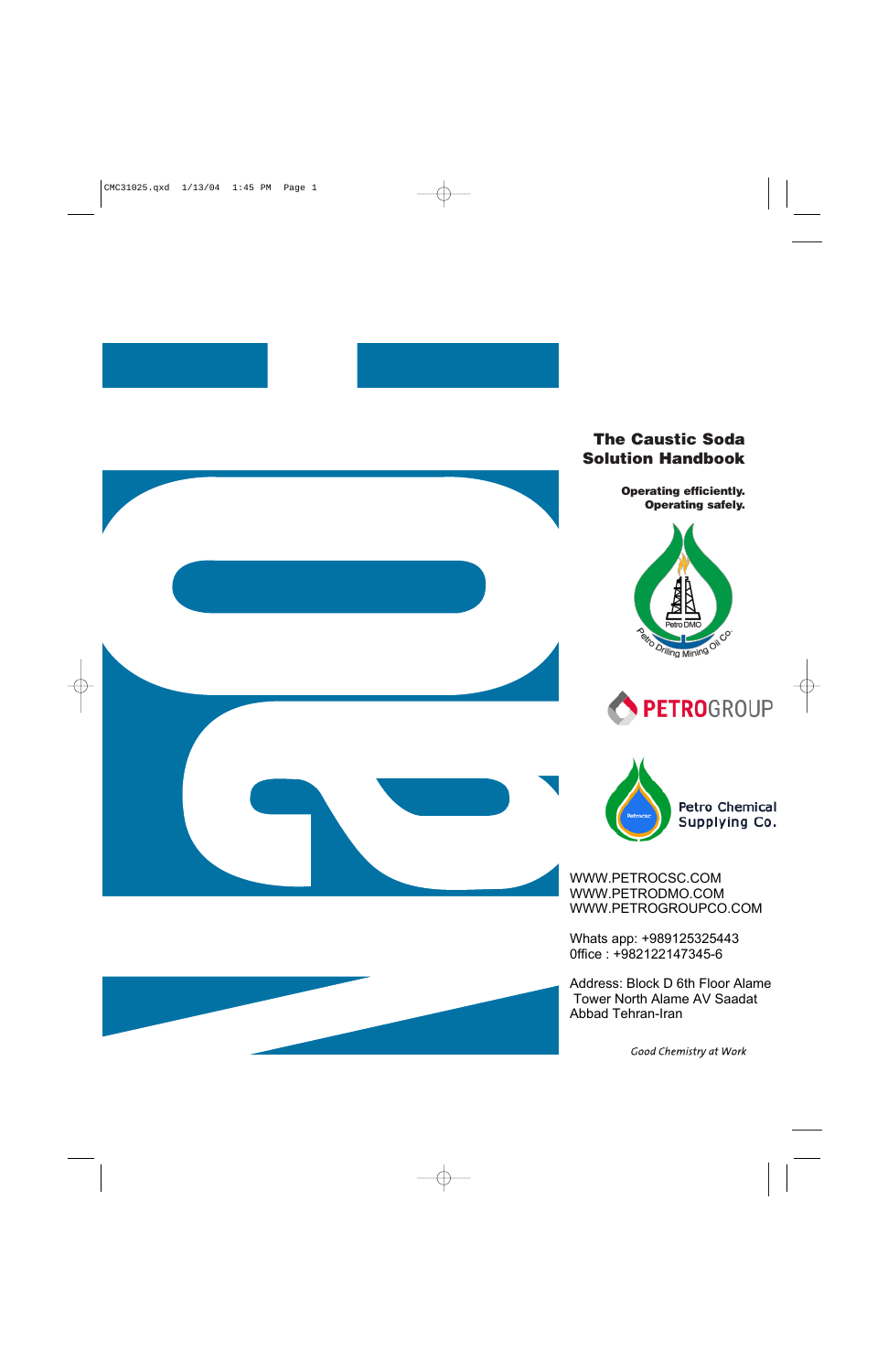

## **Caustic Soda Solution Handbook**

#### **Contents** Page

| Caustic Soda and Dow Product Stewardship 3     |
|------------------------------------------------|
|                                                |
| Safety Precautions and Preventive Measures 4   |
| First Aid: What to do in case of an accident 5 |
| Spill Cleanup and Waste Disposal 5             |
|                                                |
|                                                |
|                                                |
|                                                |
|                                                |
| Production and Distribution 10                 |
| Data on Physical Properties 11                 |
|                                                |
| Railway Tank Car Unloading 21                  |
|                                                |
| Railway Tank Car Steaming 27                   |

This brochure is also available in Spanish, Portuguese, and French (Canadian). Please request form numbers:

| Español/Spanish      |  |
|----------------------|--|
| Português/Portuguese |  |
| Francais/French      |  |

Español/Spanish 102-00422 102-00421 102-00348

**See our web site located at www.dowcaustic.com for a complete listing of safety and handling literature and videos.**

#### **DANGER**

Caustic soda in all forms is a highly corrosive material which can cause serious burns to the eyes and skin. Eye contact of only a few seconds can cause permanent damage, even blindness; short contact with the skin may cause marked irritation or chemical burn.

In all cases of bodily contact with caustic soda, begin washing **immediately** with large quantities of flowing water. Before working with caustic soda, all personnel should know where the nearest eyewash fountain and safety shower are located.

SPECIAL PRECAUTIONS FOR DILUTING CAUSTIC SODA SOLUTION:

- 1. **Always** add caustic soda solution to water with constant agitation. **Never** add water to the caustic soda solution.
- 2. The water should be lukewarm 80°–100°F (27°–38°C). **Never** start with hot or cold water.

The addition of caustic soda to liquid will cause a rise in temperature. If caustic soda becomes concentrated in one area, or is added too rapidly, or is added to hot or cold liquid, a rapid temperature increase can result in DAN-GEROUS mists or boiling or spattering, which may cause an immediate VIOLENT ERUPTION.

If there is any question regarding the use of caustic soda in a particular application, contact your Dow representative.

In case of emergencies involving exposures, leaks, or spills, call The Dow Chemical Company at: In the United States: (989) 636-4400 In Canada: (519) 339-3711 (Sarnia, Ontario) (780) 998-8282 (Fort Saskatchewan, Alberta)

For transportation emergencies, in the U.S. call CHEMTREC at 1-800-424-9300, and in Canada call CANUTEC at (613) 996-6666.

CHEMTREC and CANUTEC will provide initial guidelines and then call the manufacturer.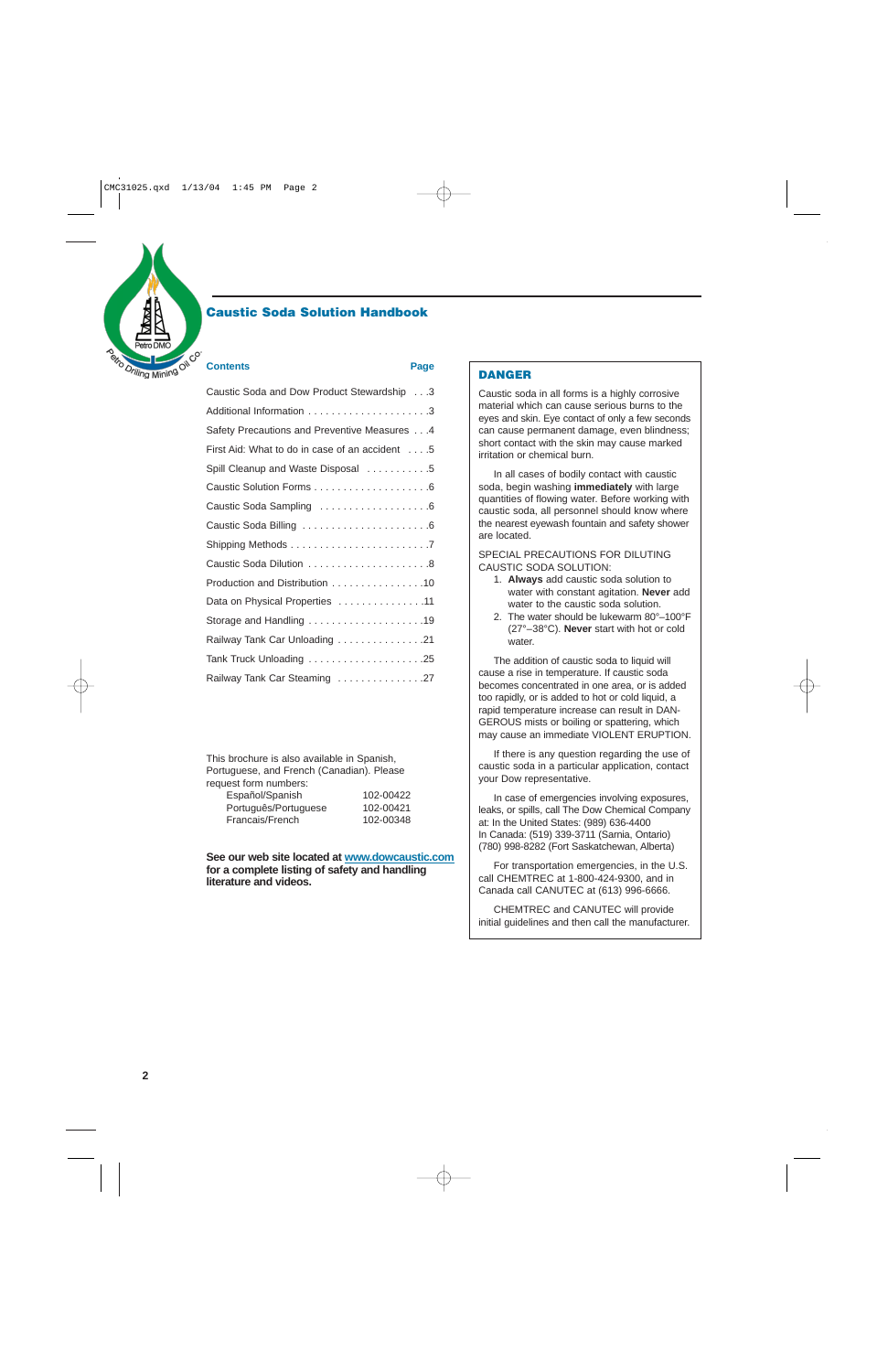## **Caustic Soda and Dow Product Stewardship**

Caustic soda or sodium hydroxide (NaOH) is chemically reactive with a wide variety of organic and inorganic chemicals. In all its forms, including solution form, caustic soda is highly corrosive and can cause serious burns to the eyes and skin. Eye contact of only a few seconds can cause permanent damage, even blindness. Short contact with the skin can cause marked irritation or a chemical burn. (See "Danger" on page 2.)

The hazards of working with caustic soda make it important that all persons handling caustic soda, either directly or indirectly, know and follow strict procedures for safety. Companies using caustic soda are urged to inform and train their employees on appropriate safety practices and first aid.

Periodic safety meetings and safety inspections are recommended to minimize the hazards of caustic soda. Safety meetings should serve to remind all employees of the safe handling procedures you have developed, ensure their compliance with the precautions and practices required to handle caustic soda safely, and reinforce previous training in what to do in the event of an accident.

#### **The Responsible Care® Commitment**

Dow people around the world develop solutions for society based on Dow's inherent strength in science and technology. For over a decade, we have embraced and advocated Responsible Care a voluntary, industry-wide commitment to safely handle our chemicals from inception in the laboratory to ultimate disposal. This worldwide commitment helps consumers lead better lives, customers succeed, stockholders prosper, employees achieve, and communities thrive.

Dow's chlor-alkali product and environmental stewardship program is part of that worldwide commitment. The stewardship program for caustic soda is a comprehensive program of safety literature and materials, training aids, regulatory and environmental information, and other stewardship resources available to all Dow customers. It is designed to provide all users of DOW\* caustic soda with materials they may need to use, and dispose of caustic soda safely and responsibly.

Responsible Care® is a registered service mark of The American Chemistry Council.

\*Trademark of The Dow Chemical Company

For additional information on caustic soda and related products, contact:

The Chlorine Institute 2001 L Street NW, Suite 506 Washington, DC 20036 Phone: (703) 741-5760 Fax: (703) 741-6068 www.cl2.com

Caustic Soda Pamphlets of Interest

- 1. Pamphlet 065: "Personal Protective Equipment for Chlor-Alkali Chemicals." Provides information pertaining to certain personal protective equipment used in the manufacture or handling of chlorine and sodium hydroxide.
- 2. Pamphlet 087: "Recommended Practices for Handling Sodium Hydroxide Solution and Potassium Hydroxide Solution (caustic) Tank Cars." Guidelines, recommended practices, and other useful information for the safe shipping, handling, and/or receiving of sodium hydroxide solution in tank cars.
- 3. Pamphlet 088: "Sodium Hydroxide Solution and Potassium Hydroxide Solution (caustic): Tank Motor Vehicle Load/Unload." Guidelines, recommended practices, and other useful information for the safe shipping, handling, and receiving of sodium hydroxide solution and potassium hydroxide solution.
- 4. Pamphlet 094: "Sodium Hydroxide Solution and Potassium Hydroxide Solution (caustic): Storage Equipment and Piping Systems." Information concerning the storage and piping of sodium hydroxide and potassium hydroxide solutions, as well as practical suggestions in the design, construction, and operation of these systems.

These resource materials and other industry information can be obtained through The Chlorine Institute web site:

**www.cl2.com/publications/index.html** or send your request via fax to (703) 741-6068.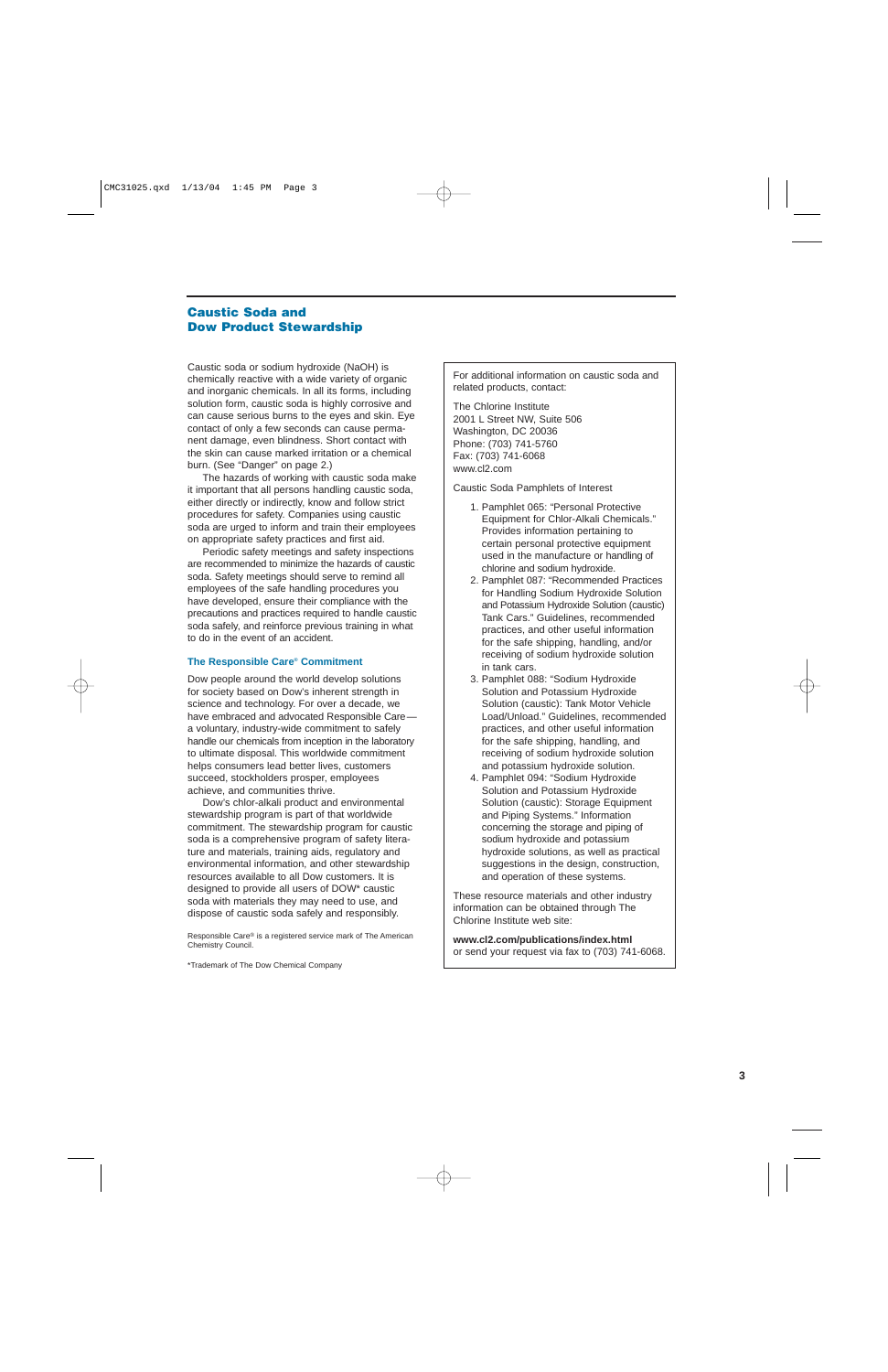## **Safety Precautions and Preventive Measures**

#### **The Basic Challenge**

Caustic soda solution is a very corrosive industrial chemical. While it does not look dangerous, having the appearance of water, eye contact of only a few seconds can cause permanent damage, even blindness.

Caustic soda is odorless, so odor cannot serve as a warning. In addition, caustic soda doesn't cause immediate pain when it comes in contact with the skin, but it does cause immediate damage. Brief contact with the skin may cause marked irritation or a chemical burn.

Upon bodily contact, caustic soda will continue to attack and penetrate the eyes or skin (unlike acids that coagulate protein to form a barrier). This means that:

- Following eye contact, you must start washing with water immediately to prevent permanent damage. Therefore, eyewash fountains should be located near any caustic soda handling area.
- Following skin contact, you must start washing with water immediately to prevent slow-healing chemical burns. Therefore, safety showers should be located directly above the eyewash fountains.

#### **Protective Clothing and Equipment**

All personnel handling caustic soda must wear the proper protective clothing. For additional information, review Pamphlet 065 from The Chlorine Institute. See page 3 for ordering details.

- **1.** Persons handling caustic soda must always wear close-fitting chemical worker's safety goggles and chemical resistant gloves.
- **2.** Additional clothing and equipment may be required, depending on the job. See Figure 1. It is the responsibility of the facility using caustic soda solution to perform a job safety analysis to determine the proper Personal Protective Equipment (PPE) for the task being performed. These options may include:
	- Hard hat.
	- Chemical resistant apron.
	- Full face shield (in addition to chemical worker's safety goggles).
	- Chemical resistant boots.
	- Chemical protective suit (jacket and pants). The jacket should be buttoned up to the neck, the trousers worn outside the boots, and the shirt sleeves sealed at the glove unless a job safety analysis determines it is acceptable for the sleeve to be worn over the glove.
	- Full chemical protective suit with hood and an air supplied respirator.

#### **Figure 1** Protective Clothing and Equipment for Handling of Bulk Caustic Soda Solution.



**Caustic soda can cause severe skin or eye damage (including blindness) with only brief contact. All personnel handling bulk caustic soda must wear proper protective clothing. Safety goggles and chemical resistant gloves are required at all times. A hard hat, face shield, chemical protective suit, and chemical resistant boots may be required for some jobs. During an emergency, a full chemical protective suit with hood and an air supplied respirator may also be needed.**

**3.** Workers should be thoroughly trained regarding the hazards of caustic soda before starting any work involving the material (unloading, storage, transferring, production, maintenance, lab testing, etc.). All such activities should be carefully planned in advance, and all planned procedures must be carefully followed.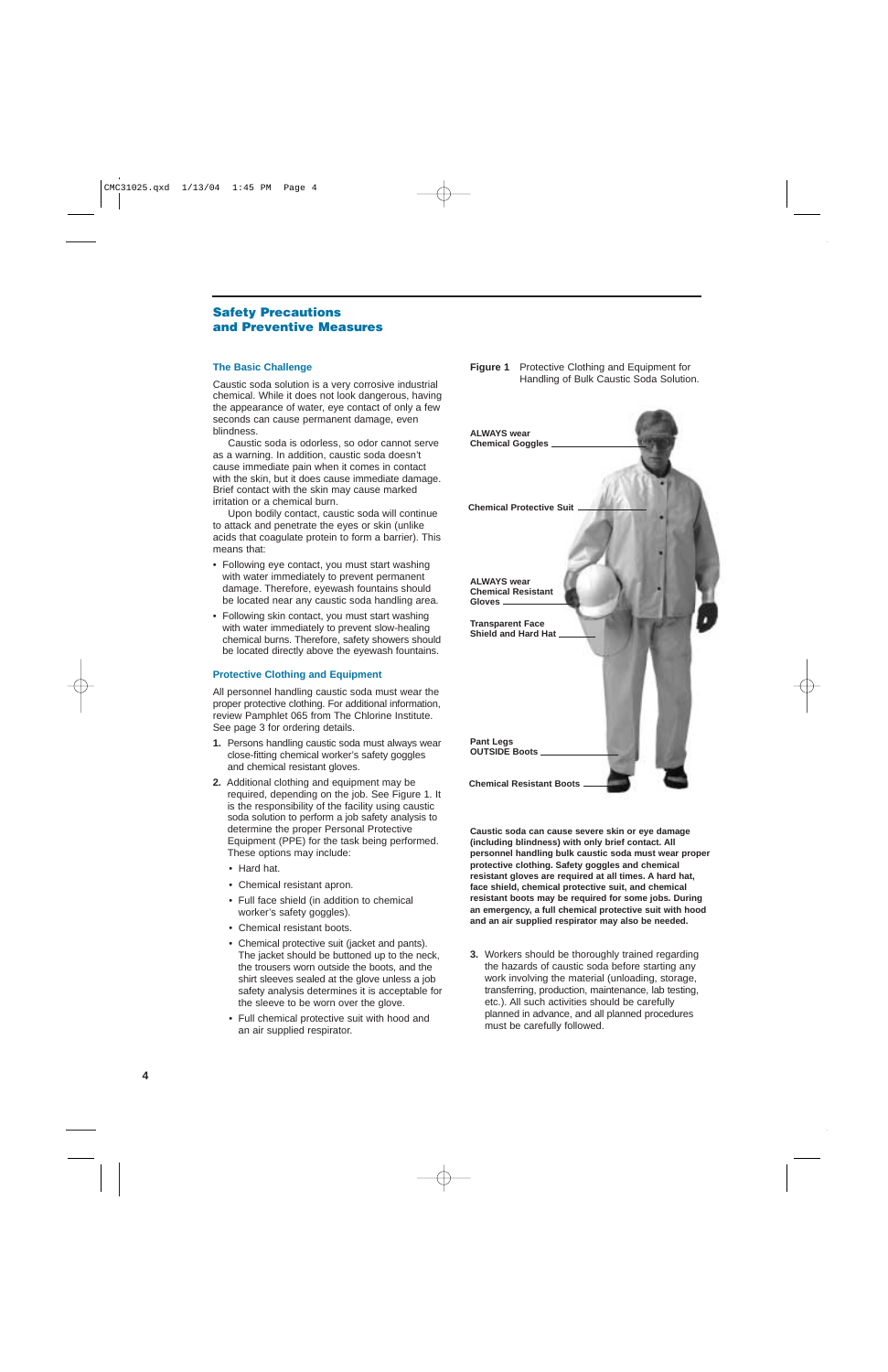## **First Aid: What to do in case of an accident**

Caustic soda must be removed as quickly as possible after bodily contact by washing with water only. Do not use soap. Do not attempt to neutralize the caustic soda with chemicals. Continue washing for 30 minutes or until advised to cease by a physician. It is important to immediately contact a physician for any exposure to caustic soda. Follow the advice of the physician. It is imperative that you begin to wash with water as soon as possible. Any time lost prior to such washing with water could cause serious and irreparable damage!

Eyewash fountains should be located near any caustic soda handling area. Safety showers should be located directly above the eyewash fountains.

- **1. Eyes:** Wash immediately with water under low pressure from an eyewash fountain. After hands have been thoroughly rinsed, hold the eyelids open and continue washing for 30 minutes or until advised otherwise by a physician.
- **2. Body:** Wash immediately with water from a safety shower. Wash the affected skin with water for 30 minutes. Remove clothing while showering. If the eyes have not been exposed, do not remove your goggles until your head and hair have been thoroughly rinsed, otherwise, caustic soda could be washed into the eyes. Rinse your head thoroughly, then remove the goggles, and complete washing.
- **3. Ingestion (swallowing):** Do not induce vomiting. Immediately drink large quantities of milk (preferable) or water and call a physician.
- **4. Clothing:** Wash contaminated clothing to remove caustic soda before reuse. Contaminated shoes and leather items should be destroyed.

Contact a physician immediately for any exposure to caustic soda and start washing with water right away.

## **Spill Cleanup and Waste Disposal**

SEE SAFETY PRECAUTIONS SECTION ON PAGE 4 BEFORE STARTING SPILL CLEANUP EFFORTS:

#### **Small Spills (in contained area)**

- **1.** Carefully dilute with water.
- **2.** Neutralize with weak (acetic) acid if necessary.
- **3.** Vacuum up for reuse or disposal.

#### **Large Spills (in contained area)**

- **1.** Transfer as much as possible to secure containers for reuse or disposal.
- **2.** Carefully dilute remaining caustic with water.
- **3.** Neutralize with weak (acetic) acid if necessary.
- **4.** Vacuum up diluted and neutralized solution for reuse or disposal.

#### **Spills in Uncontained Areas (e.g., soil, gravel, etc.)**

- **1.** Contain spill and vacuum up as much caustic as possible for reuse or disposal.
- **2.** Dig up contaminated soil or gravel for disposal.

Always follow all regulations governing disposal. Never discharge waste caustic directly into sewers or streams.

Releases (spills) of caustic soda to the environment may trigger reporting requirements to federal, state, provincial, and local authorities.

In the U.S., spill reports to the National Response Center (1-800-424-8802) will comply with federal reporting requirements under CERCLA and SARA regulations. The U.S. Coast Guard may also need to be notified under the Clean Water Act.

In Canada, federal and provincial laws require immediate reporting of certain caustic soda spills. Users and handlers of caustic must know and comply with these requirements.

For all other countries, contact your local Dow representative or the Dow regional office (phone numbers are provided on the back cover of this brochure).

If a Dow tank car or truck is involved in a spill, notify Dow by calling the emergency response numbers stenciled on the tank car or printed on the bills of lading.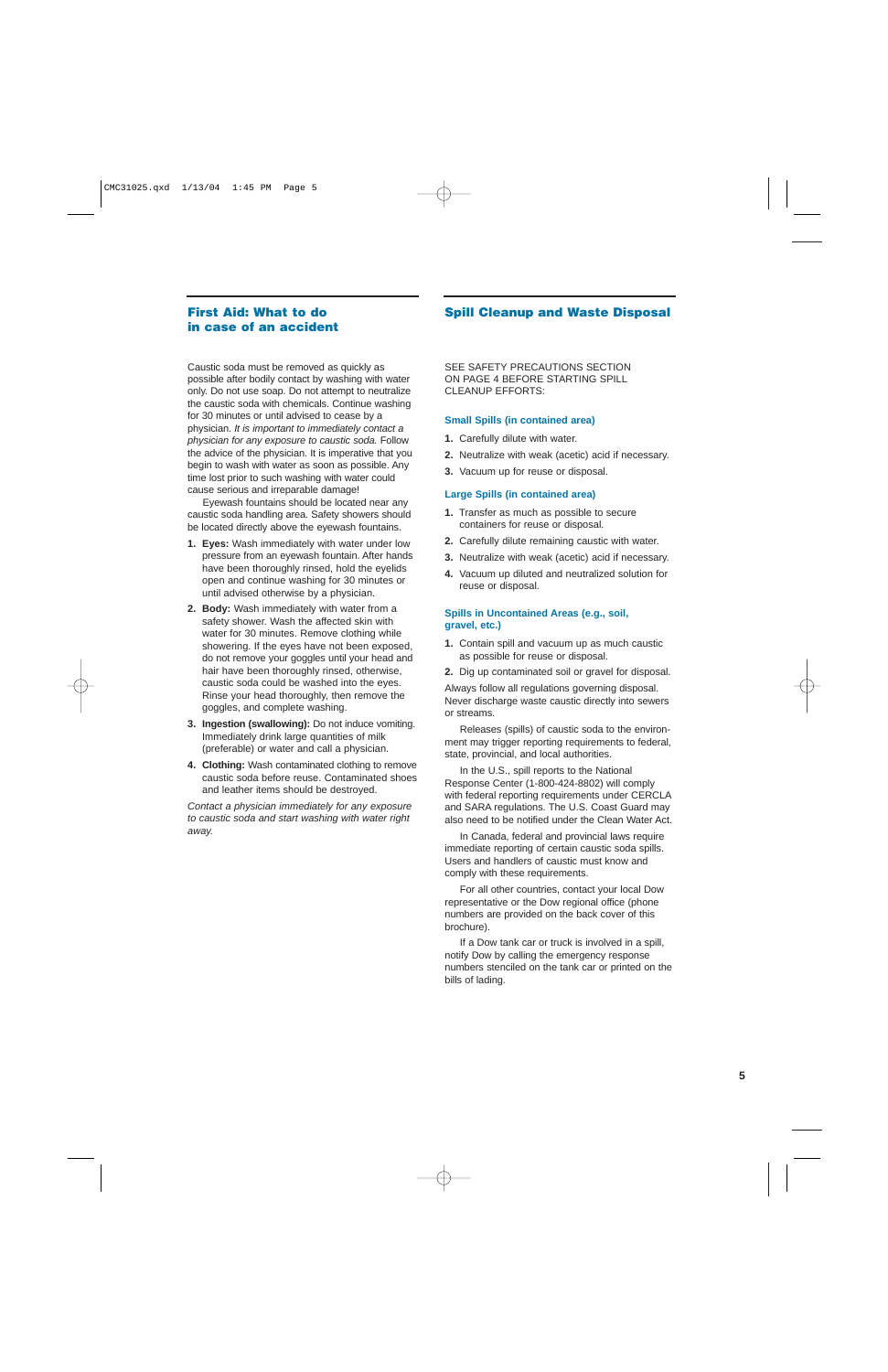## **Caustic Solution Forms Caustic Soda Sampling**

#### **Commercial Grade Caustic Soda Solution**

Most users of caustic soda will find that 50% diaphragm grade solution is the most convenient and economical form of caustic soda to buy.

#### **50% Membrane/Low Salt Grade Caustic Soda Solution**

While normal diaphragm cell caustic soda contains about 1% salt (NaCl), membrane/low salt caustic soda contains less than 0.01% NaCl. Dow's membrane/low salt caustic soda can be substituted for mercury cell grade caustic in virtually all applications. In some areas, "membrane caustic" is also referred to as "low salt caustic."

### **Caustic Soda Billing**

Because of small variations in the alkali concentration of shipments of 50% caustic soda solutions, a standard billing basis is necessary. In Canada, U.S., and Mexico, Dow's practice is to base the billing weight of each shipment on its sodium oxide (Na<sub>2</sub>O) basis), by the following formula:

lbs solution x  $Na<sub>2</sub>O$  content (%) = net tons total 76 x 2000 alkalinity as NaOH  $(76\%$  Na<sub>2</sub>O basis)

kilos solution x Na<sub>2</sub>O content (%) = net metric tons total 76 x 1000 alkalinity as NaOH  $(76\%$  Na<sub>2</sub>O basis)

The cost of the material (e.g.,  $\frac{1}{2}$  /ton, 76% Na<sub>2</sub>O basis) is then computed by multiplying the net tons (or net kilos) of total alkalinity (76%  $Na<sub>2</sub>O$  basis) by the current price.

#### **General Information**

It is always advisable to positively identify the caustic soda before it is unloaded. Dow produces caustic soda using SPC (Statistical Process Control) and SQC (Statistical Quality Control) methods. Copies of SQC charts for sales specification items can be obtained from your Dow sales representative.

If a retainer sample is taken, it must be representative of the entire shipment. Since impurities (especially sodium carbonate) tend to concentrate at the top or bottom of the container, dipping caustic from the surface will not provide a representative sample. To be representative, the sample must include material from every level of the tank car or tank truck.

As caustic soda solution freezes, the caustic soda concentration changes in both the solid and liquid phases. This is also true of the impurities present. Consequently, a shipment of partially frozen caustic should be thoroughly thawed before a sample is taken.

#### **Sampling 50% Caustic Soda**

Commercial samplers are available from chemical equipment supply houses. However, a representative sample can be obtained by rapidly lowering a weighted, small-necked bottle to the bottom of the shipping container and then retrieving it. Caustic soda will bubble into the bottle as it is raised, giving a vertical cross-section sample of the container's entire contents.

The caustic enters the sampler continuously from the various depths through which it passes. In order to obtain a sample representative of the shipment, the sampler must be kept in motion. The sampling device should then be thoroughly rinsed with water to remove all caustic after each use. Some means should be provided for collecting and safely disposing of all rinsings.

#### **Dissolving or Diluting Samples**

Always use distilled or deionized water to dilute or dissolve caustic soda samples being prepared for chemical analysis. To avoid splattering and possible violent eruption, caustic soda should be added to water slowly and with continuous mixing.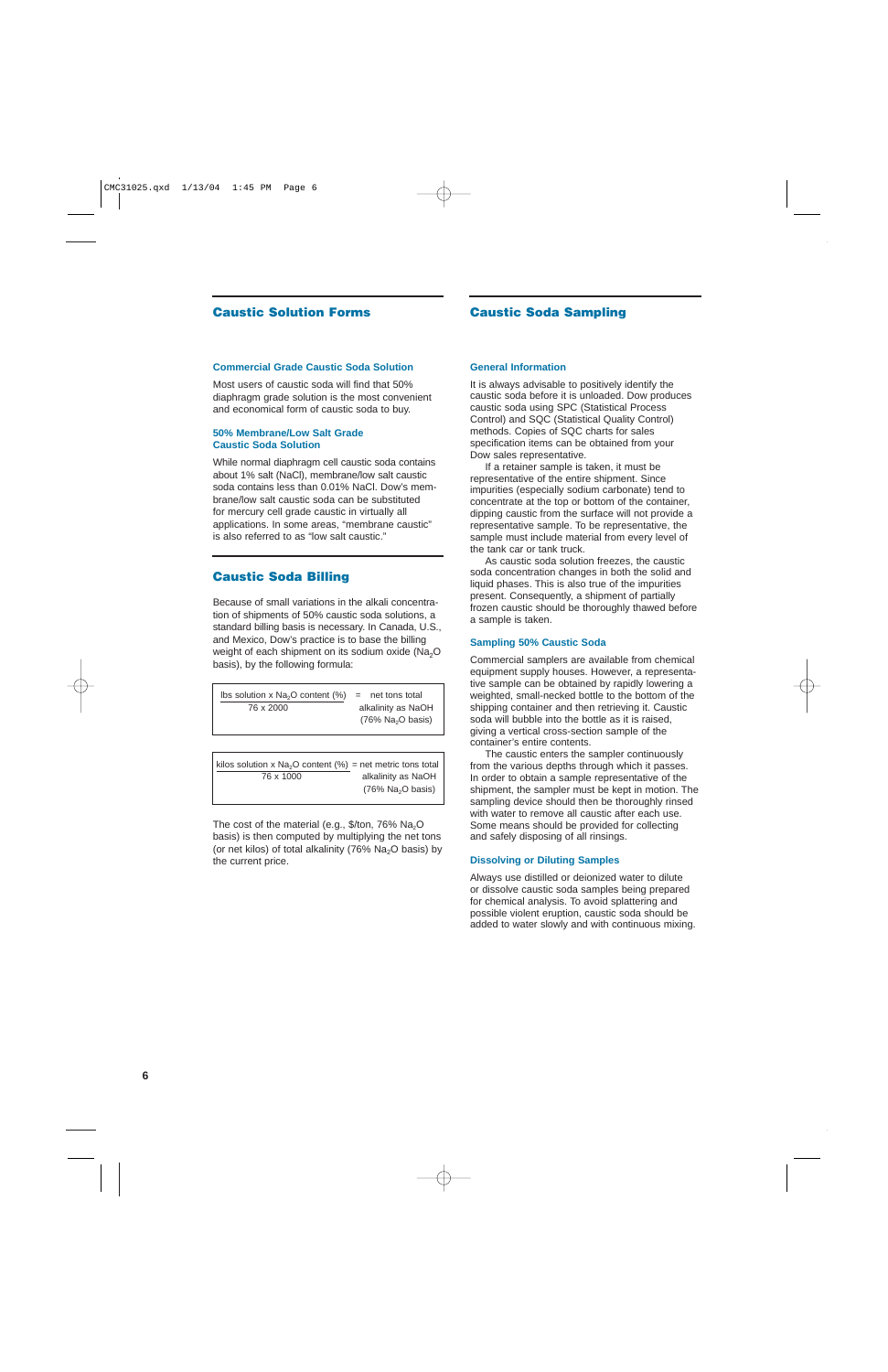## **Shipping Methods**

#### **Tank Cars/Tank Trucks**

Each Dow manufacturing point maintains a fleet of insulated and lined tank cars equipped with suitable heating coils for caustic soda service.

Tank cars are equipped to allow unloading from the top or bottom by pump or air pressure. Safety valves are provided to help prevent injuries to personnel resulting from excessive air pressure. All tank cars are carefully maintained. Before each loading they are carefully inspected, and any necessary washing and repairs are carried out.

Tank trucks are also available for 50% caustic soda service at all shipping locations. They are of stainless steel construction, or lined to preserve product quality. Where weather conditions require, tank trucks are insulated.

DOW caustic soda can be shipped in tank cars or tank trucks in the quantities shown in Table 1 and Table 2.

For additional information, review Pamphlet 087 (for tank cars) and 088 (for tank trucks) from The Chlorine Institute. See page 3 for details.

| Table 1 |  |  | <b>Rail Car Shipments</b> |
|---------|--|--|---------------------------|
|---------|--|--|---------------------------|

| <b>Size of Car</b> | <b>Approximate Solution Wt.</b> |              |         | <b>Approximate Dry Wt.</b> |
|--------------------|---------------------------------|--------------|---------|----------------------------|
| Gallons            | Lbs.                            | <b>Kilos</b> | Lbs.    | <b>Kilos</b>               |
| 16.000             | 200,000                         | 90909        | 100.000 | 45454                      |

**Table 2** Tank Truck Shipments

| Size of Truck-U.S. |                                       | Size of Truck-Canada<br><b>Approximate Solution Wt.</b><br><b>Approximate Dry Wt.</b> |        |              |        |              |
|--------------------|---------------------------------------|---------------------------------------------------------------------------------------|--------|--------------|--------|--------------|
| Gallons            | <b>Solution</b><br><b>Metric Tons</b> | Drv<br><b>Metric Tons</b>                                                             | Lbs.   | <b>Kilos</b> | Lbs.   | <b>Kilos</b> |
| 4.000              | 22                                    |                                                                                       | 48.400 | 22000        | 24.200 | 11000        |
|                    | 36                                    | 18                                                                                    | 79.200 | 36000        | 39,600 | 18000        |
|                    | 40                                    | 20                                                                                    | 88.000 | 40000        | 44.000 | 20000        |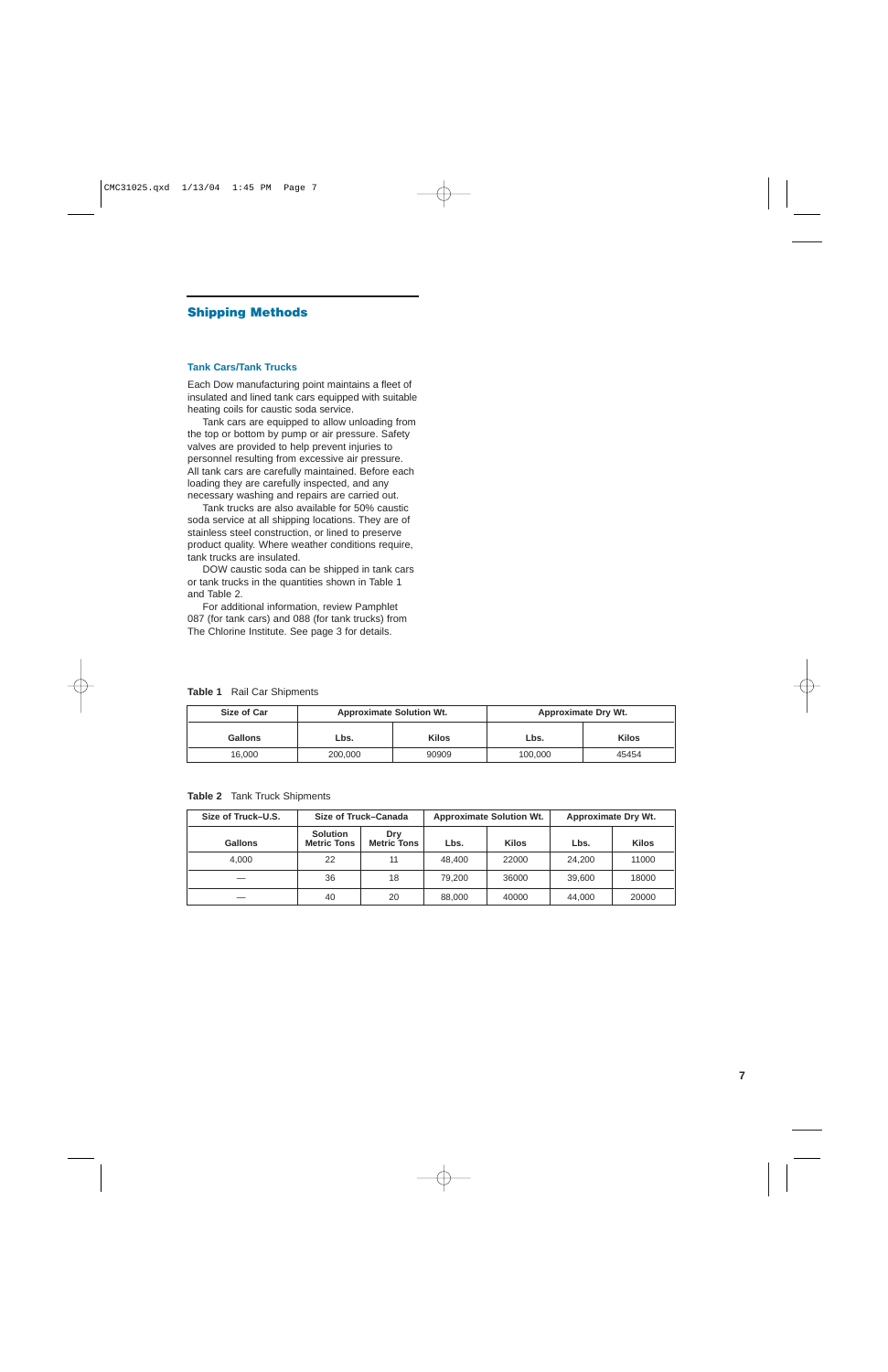## **Caustic Soda Dilution**

#### **Mixing Chart for Caustic Soda Solutions**

The mixing chart (Figure 2) is helpful in estimating the volume of water needed to dilute concentrated caustic solutions to desired concentrations, or volumes of caustic solutions of different concentrations to mix together to produce solutions of desired intermediate concentrations.

#### SPECIAL PRECAUTIONS FOR DILUTING CAUSTIC SODA SOLUTION:

- 1. **Always** add caustic soda solution to water with constant agitation. **Never** add water to the caustic soda solution.
- 2. The water should be lukewarm 80°–100°F (27°–38°C). **Never** start with hot or cold water.

The addition of caustic soda to liquid will cause a rise in temperature. If caustic soda becomes concentrated in one area, or is added too rapidly, or is added to hot or cold liquid, a rapid temperature increase can result in **dangerous** mists or boiling and spattering, which may cause an immediate **violent eruption**.

#### **Example 1**

How many gallons of 50% caustic soda must be added to 400 U.S. gal  $(1.51<sup>m3</sup>)$  of 20% to give a final concentration of 25%?

Connect 50% on the left (concentrated solution) scale with 20% on the right (dilute solution) scale. The point at which this line intersects the 25% solution scale shows that a ratio of 14 volumes of 50% caustic soda solution must be added to 86 volumes of 20% caustic soda solution. Using this volume ratio, set up an equivalence statement:

| 14 gal 50%    | $=$                       |     | $X$ gal 50%                                              |
|---------------|---------------------------|-----|----------------------------------------------------------|
| 86 gal 20%    |                           |     | 400 gal of 20%                                           |
| Solving for X |                           |     |                                                          |
|               | $X = 14 \times 400$<br>86 | $=$ | 65.1 U.S. gal (0.246m <sup>3</sup> )<br>50% caustic soda |

#### **Example 2**

How much water should be mixed with 4.0m<sup>3</sup> (1,057 gal) of 20% caustic soda to dilute it to 15%?

Connect 20% on the left (concentrated solution) scale with 0% (dilute solution) on the right scale. Where this line intersects the 15% scale, we find 72.5 volumes of 20% caustic soda solution and 27.5 volumes of water will yield a 15% caustic soda solution. Using this volume ratio, set up an equivalence statement:

$$
\frac{27.5m^3 \text{ water}}{72.5m^3 20\%} = \frac{X m^3 \text{ water}}{4.0m^3 \text{ of } 20\%}
$$

Solving for X

 $X = 27.5 \times 4.0 \text{m}^3 = 1.51 \text{m}^3 \ (399 \text{ gal})$  $\frac{72.5}{72.5}$  water needed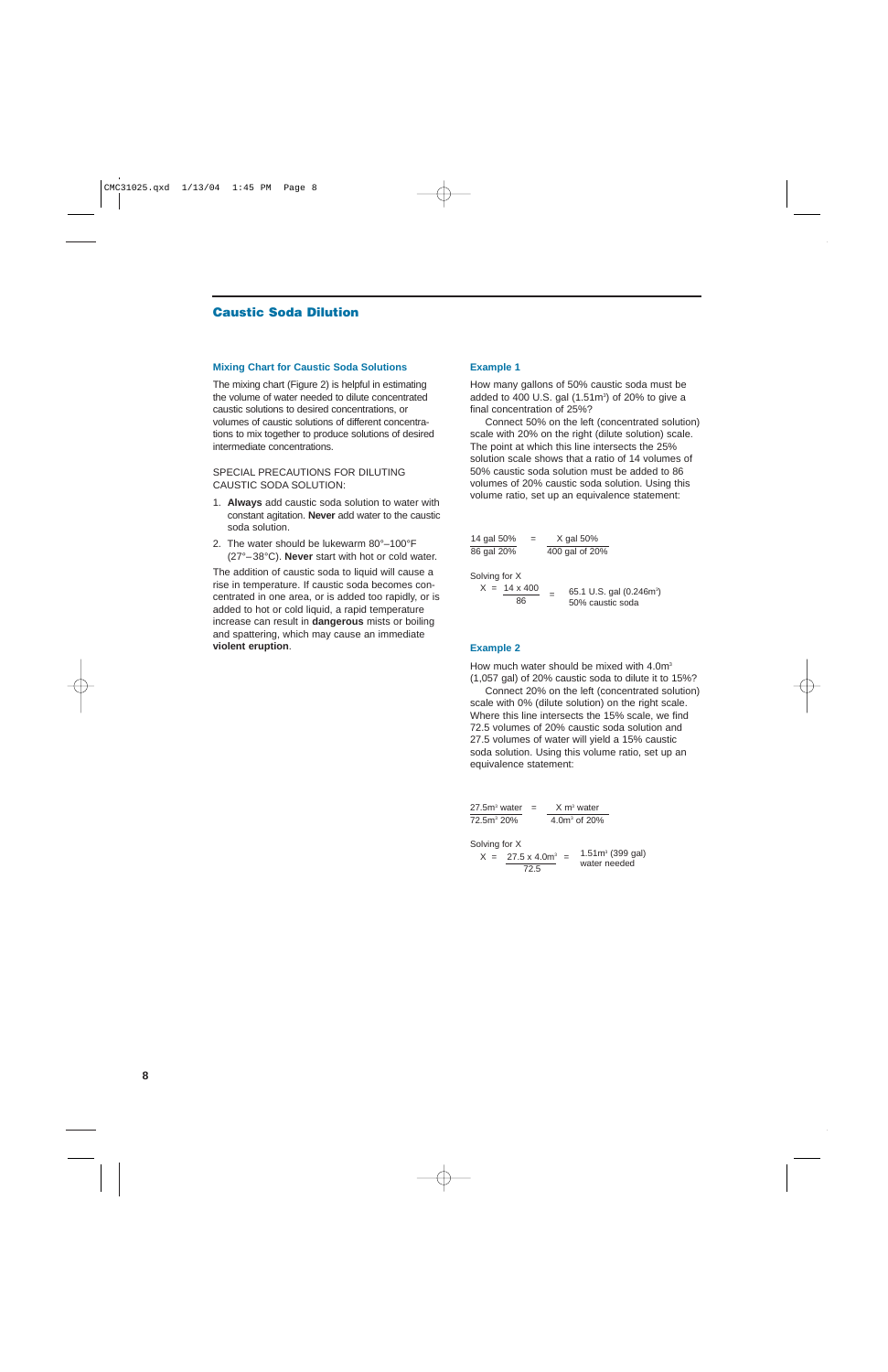



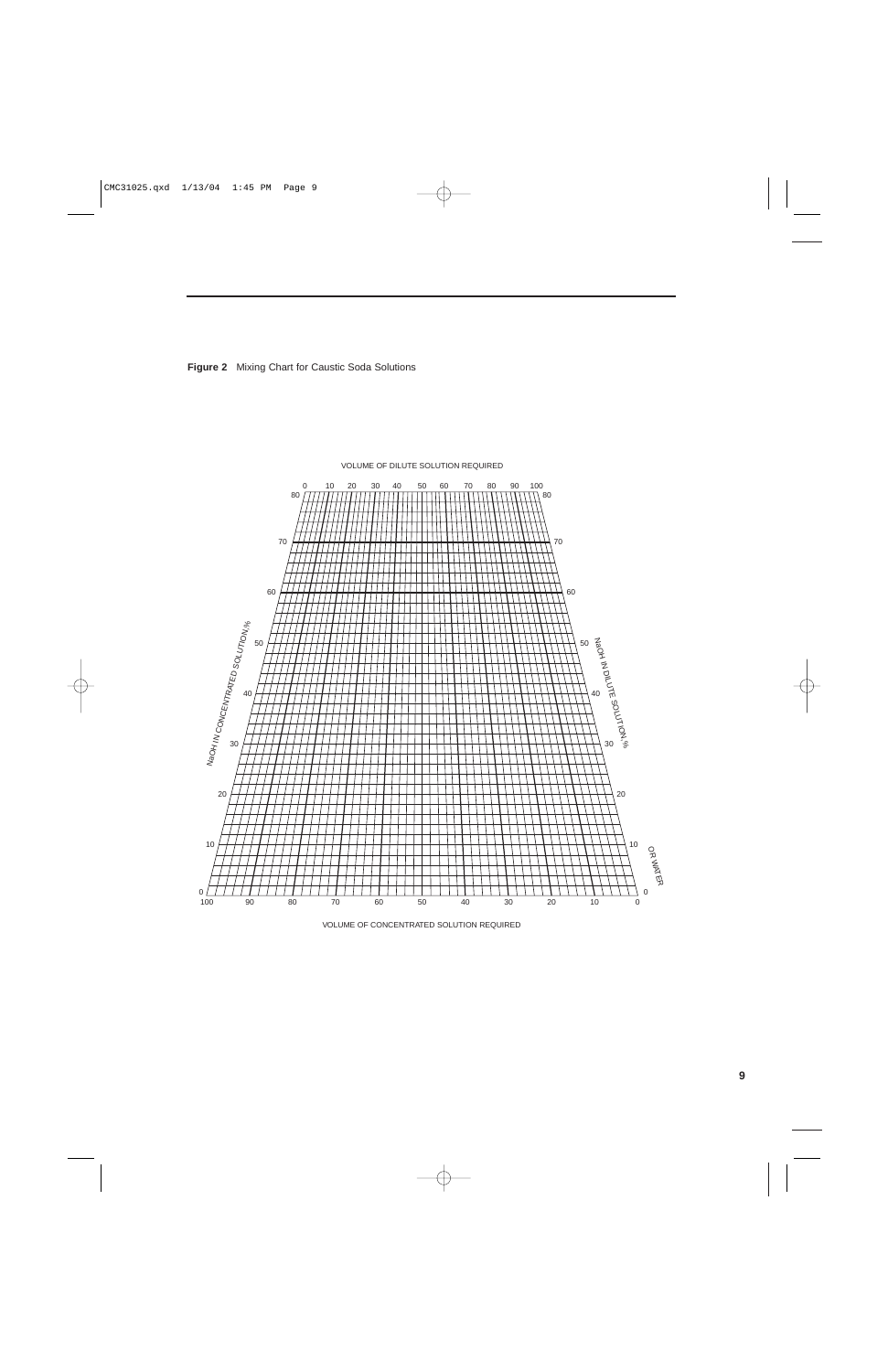## **Production and Distribution**

Dow has facilities for the production and distribution of caustic soda throughout the world. They are located to provide convenient delivery and maximum service to customers. Dow's terminals and production locations offer flexibility for caustic soda shipping.

For additional information on locations, contact your Dow seller or call the number for your area listed on the back of this brochure.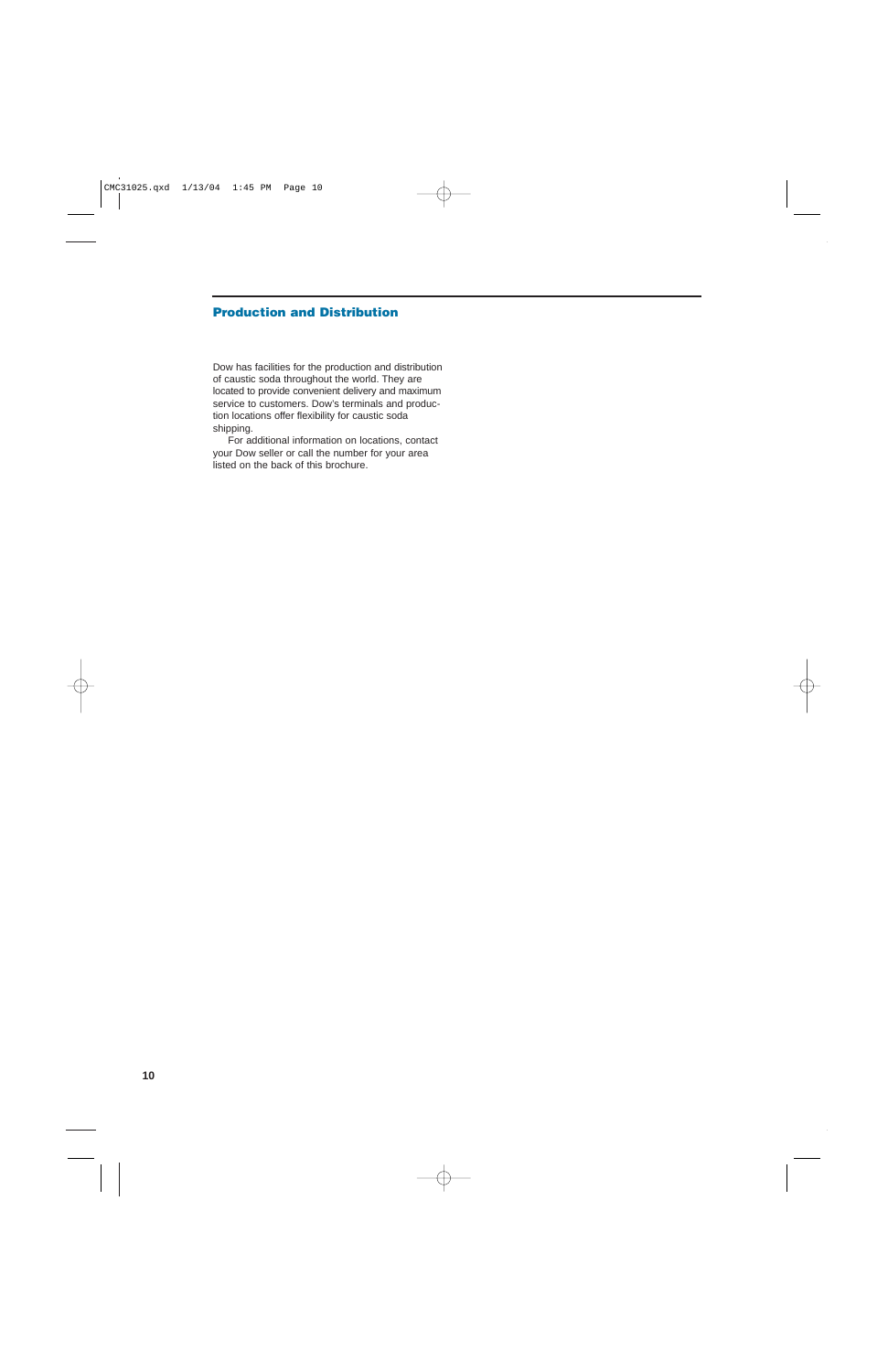## **Data on Physical Properties**

**Figure 3** Freezing Points of Caustic Soda Solutions



NaOH, % BY WEIGHT

NOTE:

THE CURVE INDICATES THE POINT AT WHICH CRYSTALS EXIST IN CONTACT WITH SOLUTION. From T.P. HOU, Manufacture of Soda Ash, 2nd Ed. N.Y., Reinhold Publishing Corp., 1942. From Industrial Engineering Chemistry, Vol. 46, No 11, p. 2401.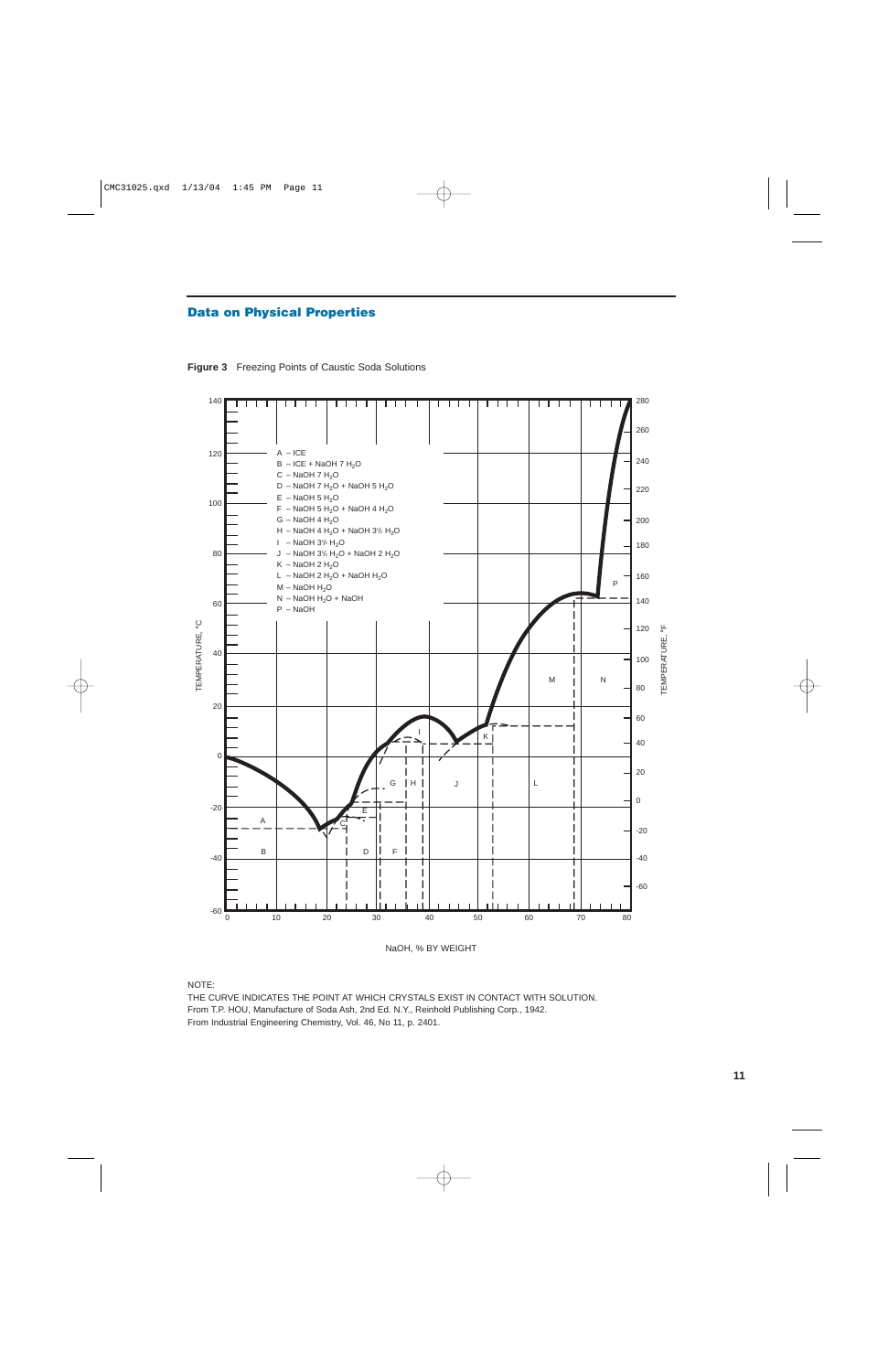| %<br><b>NaOH</b> | %<br>Na <sub>2</sub> O | <b>Specific</b><br>Gravity<br>60/60°F | <b>Baume</b><br>Am. Std. | <b>Degrees</b><br><b>Twaddell</b><br>$60^{\circ}$ F | <b>NaOH</b><br>Ib/gal | Total wt.<br>Solution <sup>(1)</sup><br>Ib/gal | <b>NaOH</b><br>$\mathsf{Ib}/\mathsf{IG}^\mathsf{(2)}$ | Total wt.<br>Solution <sup>(3)</sup><br>$Ib/IG^{(2)}$ | Total wt.<br><b>NaOH</b><br>g/liter | Total wt.<br>Solution <sup>(3)</sup><br>g/liter | <b>NaOH</b><br>Ib/ft <sup>3</sup> | Total wt.<br>Solution <sup>(1)</sup><br>Ib/ft <sup>3</sup> |
|------------------|------------------------|---------------------------------------|--------------------------|-----------------------------------------------------|-----------------------|------------------------------------------------|-------------------------------------------------------|-------------------------------------------------------|-------------------------------------|-------------------------------------------------|-----------------------------------|------------------------------------------------------------|
| $\mathbf{1}$     | 0.78                   | 1.012                                 | 1.72                     | 2.4                                                 | 0.08                  | 8.44                                           | 0.10                                                  | 10.14                                                 | 10.11                               | 1011.36                                         | 0.63                              | 63.14                                                      |
| 2                | 1.55                   | 1.023                                 | 3.26                     | 4.6                                                 | 0.17                  | 8.53                                           | 0.20                                                  | 10.24                                                 | 20.44                               | 1022.14                                         | 1.28                              | 63.81                                                      |
| 3                | 2.32                   | 1.034                                 | 4.77                     | 6.8                                                 | 0.26                  | 8.62                                           | 0.31                                                  | 10.35                                                 | 30.99                               | 1032.93                                         | 1.93                              | 64.49                                                      |
| 4                | 3.10                   | 1.045                                 | 6.25                     | 9.0                                                 | 0.35                  | 8.72                                           | 0.42                                                  | 10.47                                                 | 41.77                               | 1044.91                                         | 2.61                              | 65.23                                                      |
| 5                | 3.87                   | 1.056                                 | 7.69                     | 11.2                                                | 0.44                  | 8.81                                           | 0.48                                                  | 10.57                                                 | 52.77                               | 1055.69                                         | 3.29                              | 65.91                                                      |
| 6                | 4.65                   | 1.067                                 | 9.10                     | 13.4                                                | 0.53                  | 8.90                                           | 0.64                                                  | 10.69                                                 | 63.99                               | 1066.48                                         | 3.99                              | 66.58                                                      |
| 7                | 5.42                   | 1.079                                 | 10.65                    | 15.8                                                | 0.63                  | 9.00                                           | 0.76                                                  | 10.80                                                 | 75.44                               | 1078.46                                         | 4.71                              | 67.33                                                      |
| 8                | 6.20                   | 1.090                                 | 11.97                    | 18.0                                                | 0.73                  | 9.09                                           | 0.88                                                  | 10.92                                                 | 87.10                               | 1089.25                                         | 5.44                              | 68.00                                                      |
| 9<br>$10$        | 6.98<br>7.75           | 1.101<br>1.112                        | 13.30<br>14.40           | 20.2<br>22.4                                        | 0.83<br>0.93          | 9.18<br>9.27                                   | 1.00<br>1.12                                          | 11.02<br>11.13                                        | 98.99<br>111.1                      | 1100.03<br>1110.81                              | 6.18<br>6.94                      | 68.68<br>69.35                                             |
|                  |                        |                                       |                          |                                                     |                       |                                                |                                                       |                                                       |                                     |                                                 |                                   |                                                            |
| 11<br>12         | 8.52<br>9.30           | 1.123<br>1.134                        | 15.88<br>17.13           | 24.6<br>26.8                                        | 1.03<br>1.13          | 9.36<br>9.46                                   | 1.23<br>1.36                                          | 11.24<br>11.36                                        | 123.5<br>135.9                      | 1121.60<br>1133.58                              | 7.70<br>8.49                      | 70.02<br>70.77                                             |
| 13               | 10.08                  | 1.145                                 | 18.36                    | 29.0                                                | 1.24                  | 9.55                                           | 1.49                                                  | 11.47                                                 | 148.9                               | 1144.37                                         | 9.30                              | 71.44                                                      |
| 14               | 10.85                  | 1.156                                 | 19.57                    | 31.2                                                | 1.34                  | 9.64                                           | 1.62                                                  | 11.58                                                 | 161.7                               | 1155.15                                         | 10.10                             | 72.12                                                      |
| 15               | 11.62                  | 1.167                                 | 20.75                    | 33.4                                                | 1.46                  | 9.73                                           | 1.75                                                  | 11.68                                                 | 175.0                               | 1165.94                                         | 10.92                             | 72.79                                                      |
| 16               | 12.40                  | 1.178                                 | 21.91                    | 35.6                                                | 1.57                  | 9.82                                           | 1.89                                                  | 11.80                                                 | 188.4                               | 1176.72                                         | 11.76                             | 73.46                                                      |
| 17               | 13.17                  | 1.190                                 | 23.15                    | 38.0                                                | 1.69                  | 9.92                                           | 2.03                                                  | 11.91                                                 | 202.1                               | 1188.70                                         | 12.61                             | 74.21                                                      |
| 18               | 13.95                  | 1.201                                 | 24.27                    | 40.2                                                | 1.80                  | 10.02                                          | 2.16                                                  | 12.03                                                 | 215.9                               | 1200.69                                         | 13.47                             | 74.96                                                      |
| 19               | 14.73                  | 1.212                                 | 25.36                    | 42.4                                                | 1.91                  | 10.11                                          | 2.30                                                  | 12.14                                                 | 229.1                               | 1211.47                                         | 14.31                             | 75.63                                                      |
| 20               | 15.50                  | 1.223                                 | 26.45                    | 44.6                                                | 2.04                  | 10.20                                          | 2.45                                                  | 12.25                                                 | 244.3                               | 1222.26                                         | 15.26                             | 76.31                                                      |
| 21               | 16.28                  | 1.234                                 | 27.50                    | 46.8                                                | 2.16                  | 10.29                                          | 2.59                                                  | 12.36                                                 | 258.9                               | 1233.04                                         | 16.15                             | 76.98                                                      |
| 22               | 17.05                  | 1.245                                 | 28.53                    | 49.0                                                | 2.28                  | 10.38                                          | 2.74                                                  | 12.47                                                 | 273.6                               | 1243.83                                         | 17.08                             | 77.65                                                      |
| 23               | 17.83                  | 1.256                                 | 29.55                    | 51.2                                                | 2.41                  | 10.48                                          | 2.90                                                  | 12.59                                                 | 288.6                               | 1255.81                                         | 18.01                             | 78.40                                                      |
| 24               | 18.60                  | 1.267                                 | 30.56                    | 53.4                                                | 2.53                  | 10.57                                          | 3.04                                                  | 12.70                                                 | 303.7                               | 1266.59                                         | 18.96                             | 79.07                                                      |
| 25               | 19.38                  | 1.278                                 | 31.57                    | 55.6                                                | 2.66                  | 10.66                                          | 3.20                                                  | 12.80                                                 | 319.2                               | 1277.38                                         | 19.93                             | 79.75                                                      |
| 26               | 20.15                  | 1.289                                 | 32.51                    | 57.8                                                | 2.79                  | 10.75                                          | 3.35                                                  | 12.91                                                 | 334.8                               | 1288.16                                         | 20.90                             | 80.42                                                      |
| 27               | 20.92                  | 1.300                                 | 33.46                    | 60.0                                                | 2.93                  | 10.85                                          | 3.52                                                  | 13.03                                                 | 350.7                               | 1300.14                                         | 21.88                             | 81.17                                                      |
| 28               | 21.70                  | 1.310                                 | 34.31                    | 62.0                                                | 3.06                  | 10.93                                          | 3.67                                                  | 13.13                                                 | 366.6                               | 1309.76                                         | 22.89                             | 81.77                                                      |
| 29<br>30         | 22.48<br>23.25         | 1.321<br>1.332                        | 35.23<br>36.14           | 64.2<br>66.4                                        | 3.19<br>3.33          | 11.02<br>11.11                                 | 3.83<br>4.00                                          | 13.23<br>13.34                                        | 382.8<br>399.2                      | 1320.52<br>1331.30                              | 23.90<br>24.92                    | 82.44<br>83.11                                             |
|                  |                        |                                       |                          |                                                     |                       |                                                |                                                       |                                                       |                                     |                                                 |                                   |                                                            |
| 31<br>32         | 24.02<br>24.80         | 1.343<br>1.353                        | 37.03<br>37.83           | 68.6<br>70.6                                        | 3.47<br>3.61          | 11.20<br>11.29                                 | 4.17<br>4.34                                          | 13.46<br>13.56                                        | 416.0<br>432.6                      | 1342.08<br>1352.87                              | 25.97<br>27.00                    | 83.79<br>84.46                                             |
| 33               | 25.58                  | 1.363                                 | 38.62                    | 72.6                                                | 3.75                  | 11.37                                          | 4.50                                                  | 13.65                                                 | 449.7                               | 1362.46                                         | 28.08                             | 85.06                                                      |
| 34               | 26.35                  | 1.374                                 | 39.47                    | 74.8                                                | 3.89                  | 11.46                                          | 4.67                                                  | 13.76                                                 | 466.7                               | 1373.24                                         | 29.13                             | 85.73                                                      |
| 35               | 27.12                  | 1.384                                 | 40.23                    | 76.8                                                | 4.04                  | 11.54                                          | 4.85                                                  | 13.86                                                 | 484.4                               | 1382.83                                         | 30.23                             | 86.33                                                      |
| 36               | 27.90                  | 1.394                                 | 40.98                    | 78.8                                                | 4.20                  | 11.62                                          | 5.04                                                  | 13.95                                                 | 501.5                               | 1392.41                                         | 31.30                             | 86.93                                                      |
| 37               | 28.68                  | 1.404                                 | 41.72                    | 80.8                                                | 4.33                  | 11.71                                          | 5.20                                                  | 14.06                                                 | 519.4                               | 1403.20                                         | 32.41                             | 87.60                                                      |
| 38               | 29.45                  | 1.415                                 | 42.53                    | 83.0                                                | 4.48                  | 11.80                                          | 5.38                                                  | 14.17                                                 | 537.1                               | 1413.98                                         | 33.52                             | 88.28                                                      |
| 39               | 30.22                  | 1.425                                 | 43.24                    | 85.0                                                | 4.63                  | 11.88                                          | 5.56                                                  | 14.27                                                 | 553.3                               | 1423.57                                         | 34.66                             | 88.88                                                      |
| 40               | 31.00                  | 1.434                                 | 43.88                    | 86.8                                                | 4.78                  | 11.96                                          | 5.74                                                  | 14.36                                                 | 573.3                               | 1433.15                                         | 35.79                             | 89.47                                                      |
| 41               | 31.78                  | 1.444                                 | 44.58                    | 88.8                                                | 4.93                  | 12.04                                          | 5.92                                                  | 14.46                                                 | 591.6                               | 1442.74                                         | 36.92                             | 90.07                                                      |
| 42               | 32.55                  | 1.454                                 | 45.28                    | 90.8                                                | 5.09                  | 12.12                                          | 6.11                                                  | 14.55                                                 | 610.2                               | 1452.33                                         | 38.10                             | 90.67                                                      |
| 43               | 33.32                  | 1.463                                 | 45.89                    | 92.6                                                | 5.25                  | 12.20                                          | 6.30                                                  | 14.66                                                 | 629.5                               | 1461.91                                         | 39.29                             | 91.27                                                      |
| 44               | 34.10                  | 1.473                                 | 46.56                    | 94.6                                                | 5.40                  | 12.28                                          | 6.48                                                  | 14.75                                                 | 647.6                               | 1471.50                                         | 40.41                             | 92.87                                                      |
| 45               | 34.88                  | 1.483                                 | 47.22                    | 96.6                                                | 5.54                  | 12.37                                          | 6.65                                                  | 14.86                                                 | 667.8                               | 1482.28                                         | 41.68                             | 92.54                                                      |
| 46               | 35.65                  | 1.492                                 | 47.82                    | 98.4                                                | 5.72                  | 12.45                                          | 6.87                                                  | 14.96                                                 | 685.9                               | 1491.87                                         | 42.80                             | 93.14                                                      |
| 47               | 36.42                  | 1.502                                 | 48.46                    | 100.4                                               | 5.89                  | 12.53                                          | 7.07                                                  | 15.05                                                 | 705.9                               | 1501.46                                         | 44.05                             | 93.74                                                      |
| 48               | 37.20                  | 1.511                                 | 49.04                    | 102.2                                               | 6.05                  | 12.60                                          | 7.27                                                  | 15.13                                                 | 724.8                               | 1509.85                                         | 45.27                             | 94.26                                                      |
| 49<br>50         | 37.98<br>38.75         | 1.521<br>1.530                        | 49.67<br>50.23           | 104.2<br>106.0                                      | 6.22<br>6.38          | 12.68<br>12.76                                 | 7.47<br>7.66                                          | 15.23<br>15.32                                        | 744.8<br>764.5                      | 1519.43<br>1529.02                              | 46.50<br>47.73                    | 94.86<br>95.46                                             |
|                  |                        |                                       |                          |                                                     |                       |                                                |                                                       |                                                       |                                     |                                                 |                                   |                                                            |
| 51               | 39.52                  | 1.540                                 | 50.84                    | 106.0                                               | 6.55                  | 12.84                                          | 7.87                                                  | 15.42                                                 | 784.3                               | 1536.60                                         | 48.98                             | 96.06                                                      |

**Table 3** Specific Gravity-Concentration Table for Caustic Soda Solutions at 60°F (15.6°C)

<sup>(1)</sup>Based on water at 8.329 lb/gal

<sup>(2)</sup>Imperial gallon

<sup>(3)</sup>Based on water at 998.05 g/liter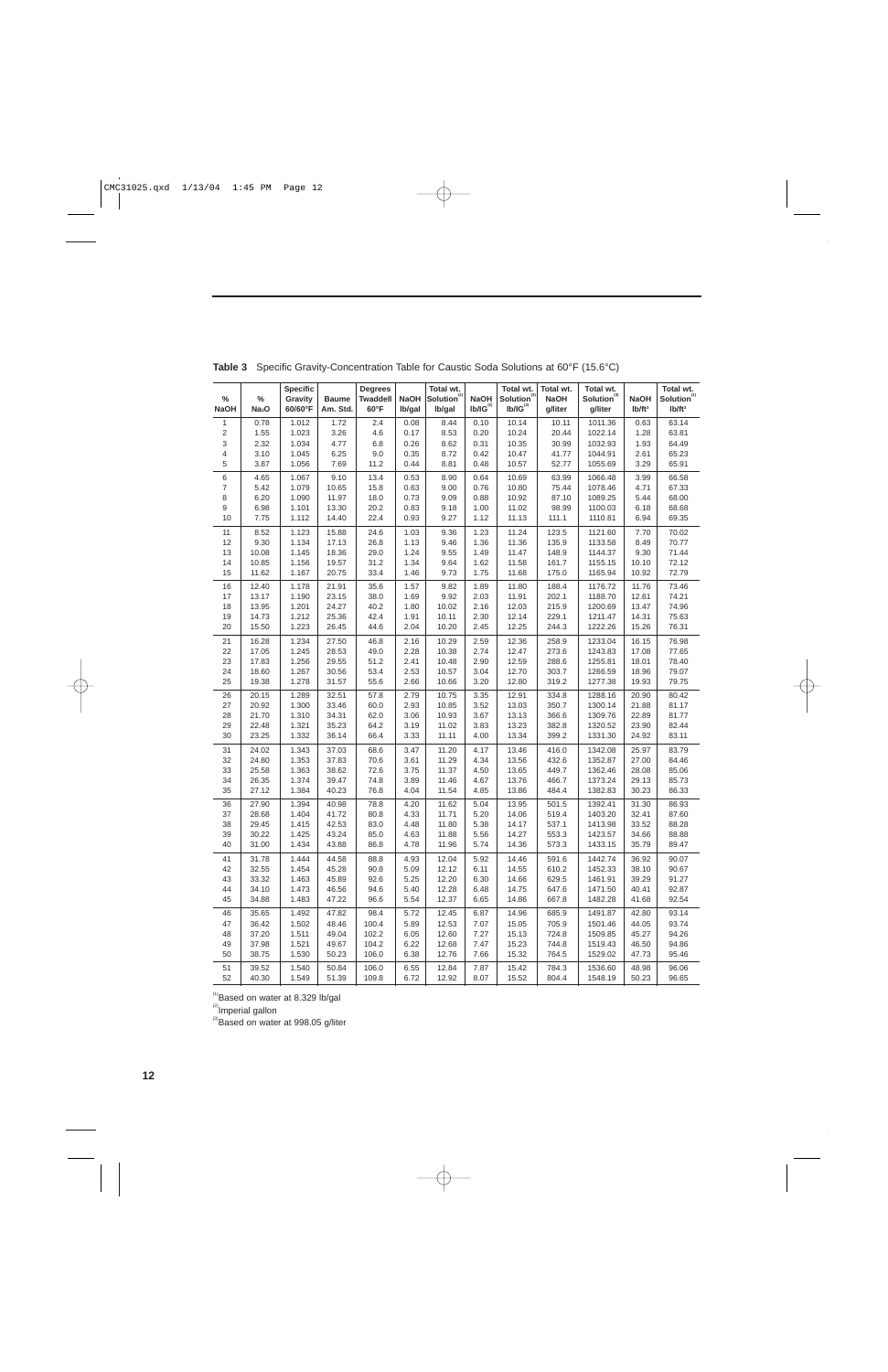| $\%$<br><b>NaOH</b> | 32°F<br>$0^{\circ}$ C    | $50^{\circ}$ F<br>$10^{\circ}$ C | 86°F<br>$30^{\circ}$ C | 104°F<br>40°C | 122°F<br>$50^{\circ}$ C | 158°F<br>70°C | 176°F<br>$80^{\circ}$ C | 194°F<br>$90^{\circ}$ C | 212°F<br>100°C |
|---------------------|--------------------------|----------------------------------|------------------------|---------------|-------------------------|---------------|-------------------------|-------------------------|----------------|
| 2                   | 1.024                    | 1.023                            | 1.018                  | 1.014         | 1.010                   | 0.999         | 0.993                   | 0.987                   | 0.980          |
| $\overline{4}$      | 1.048                    | 1.046                            | 1.039                  | 1.035         | 1.031                   | 1.020         | 1.014                   | 1.008                   | 1.001          |
| 6                   | 1.071                    | 1.068                            | 1.061                  | 1.056         | 1.052                   | 1.041         | 1.035                   | 1.028                   | 1.022          |
| 8                   | 1.094                    | 1.091                            | 1.083                  | 1.078         | 1.073                   | 1.062         | 1.056                   | 1.050                   | 1.043          |
| 10                  | 1.117                    | 1.113                            | 1.104                  | 1.100         | 1.094                   | 1.083         | 1.077                   | 1.071                   | 1.064          |
| 12                  | 1.140                    | 1.136                            | 1.126                  | 1.121         | 1.116                   | 1.104         | 1.098                   | 1.092                   | 1.086          |
| 14                  | 1.162                    | 1.158                            | 1.148                  | 1.143         | 1.137                   | 1.126         | 1.120                   | 1.113                   | 1.107          |
| 16                  | 1.185                    | 1.180                            | 1.170                  | 1.165         | 1.159                   | 1.147         | 1.141                   | 1.134                   | 1.128          |
| 18                  | 1.207                    | 1.202                            | 1.192                  | 1.186         | 1.181                   | 1.169         | 1.162                   | 1.156                   | 1.149          |
| 20                  | 1.230                    | 1.224                            | 1.214                  | 1.208         | 1.202                   | 1.190         | 1.183                   | 1.177                   | 1.170          |
| 22                  | 1.252                    | 1.247                            | 1.245                  | 1.230         | 1.224                   | 1.211         | 1.205                   | 1.198                   | 1.191          |
| 24                  | 1.274                    | 1.269                            | 1.257                  | 1.251         | 1.245                   | 1.232         | 1.226                   | 1.219                   | 1.212          |
| 26                  | 1.296                    | 1.291                            | 1.279                  | 1.273         | 1.267                   | 1.254         | 1.247                   | 1.241                   | 1.234          |
| 28                  | 1.318                    | 1.312                            | 1.300                  | 1.294         | 1.288                   | 1.275         | 1.268                   | 1.262                   | 1.255          |
| 30                  |                          | 1.334                            | 1.322                  | 1.315         | 1.309                   | 1.296         | 1.289                   | 1.282                   | 1.276          |
| 32                  |                          | 1.355                            | 1.343                  | 1.336         | 1.330                   | 1.317         | 1.310                   | 1.303                   | 1.296          |
| 34                  |                          |                                  | 1.363                  | 1.357         | 1.350                   | 1.337         | 1.330                   | 1.323                   | 1.316          |
| 36                  |                          |                                  | 1.384                  | 1.377         | 1.370                   | 1.357         | 1.350                   | 1.343                   | 1.336          |
| 38                  |                          |                                  | 1.404                  | 1.397         | 1.390                   | 1.376         | 1.370                   | 1.363                   | 1.356          |
| 40                  |                          |                                  | 1.423                  | 1.416         | 1.410                   | 1.396         | 1.389                   | 1.382                   | 1.375          |
| 42                  | $\overline{\phantom{0}}$ |                                  | 1.443                  | 1.436         | 1.429                   | 1.415         | 1.408                   | 1.401                   | 1.394          |
| 44                  |                          |                                  | 1.462                  | 1.455         | 1.448                   | 1.434         | 1.427                   | 1.420                   | 1.413          |
| 46                  |                          |                                  | 1.481                  | 1.473         | 1.466                   | 1.452         | 1.445                   | 1.438                   | 1.432          |
| 48                  |                          |                                  | 1.500                  | 1.492         | 1.485                   | 1.471         | 1.464                   | 1.457                   | 1.450          |
| 50                  | $\overline{\phantom{0}}$ |                                  | 1.518                  | 1.511         | 1.504                   | 1.490         | 1.483                   | 1.476                   | 1.470          |
| 52                  | $\overline{\phantom{0}}$ |                                  | 1.538                  | 1.530         | 1.524                   | 1.510         | 1.503                   | 1.496                   | 1.490          |
| 54                  |                          |                                  |                        | 1.549         | 1.543                   | 1.530         | 1.523                   | 1.516                   | 1.510          |
| 56                  |                          |                                  |                        | 1.568         | 1.562                   | 1.550         | 1.543                   | 1.536                   | 1.530          |
| 58                  |                          |                                  |                        |               | 1.581                   | 1.570         | 1.563                   | 1.556                   | 1.550          |
| 60                  | $\overline{a}$           |                                  |                        |               |                         | 1.590         | 1.583                   | 1.576                   | 1.570          |
| 62                  | —                        |                                  |                        |               |                         | 1.610         | 1.603                   | 1.596                   | 1.590          |
| 64                  |                          |                                  |                        |               |                         | 1.630         | 1.623                   | 1.616                   | 1.610          |
| 66                  |                          |                                  |                        |               |                         | 1.650         | 1.643                   | 1.636                   | 1.630          |
| 68                  |                          |                                  |                        |               |                         | 1.670         | 1.663                   | 1.656                   | 1.650          |
| 70                  |                          |                                  |                        |               |                         | 1.690         | 1.683                   | 1.676                   | 1.670          |
| 72                  |                          |                                  |                        |               |                         | 1.710         | 1.703                   | 1.696                   | 1.690          |
| 74                  |                          |                                  |                        |               |                         | 1.730         | 1.723                   | 1.716                   | 1.710          |

**Table 4** Densities† of Caustic Soda Solutions at Various Temperatures

† In g/ml

Data below 50% from Int. Crit. Tables, Vol. III, pg. 79. Data above 50% obtained by extrapolation.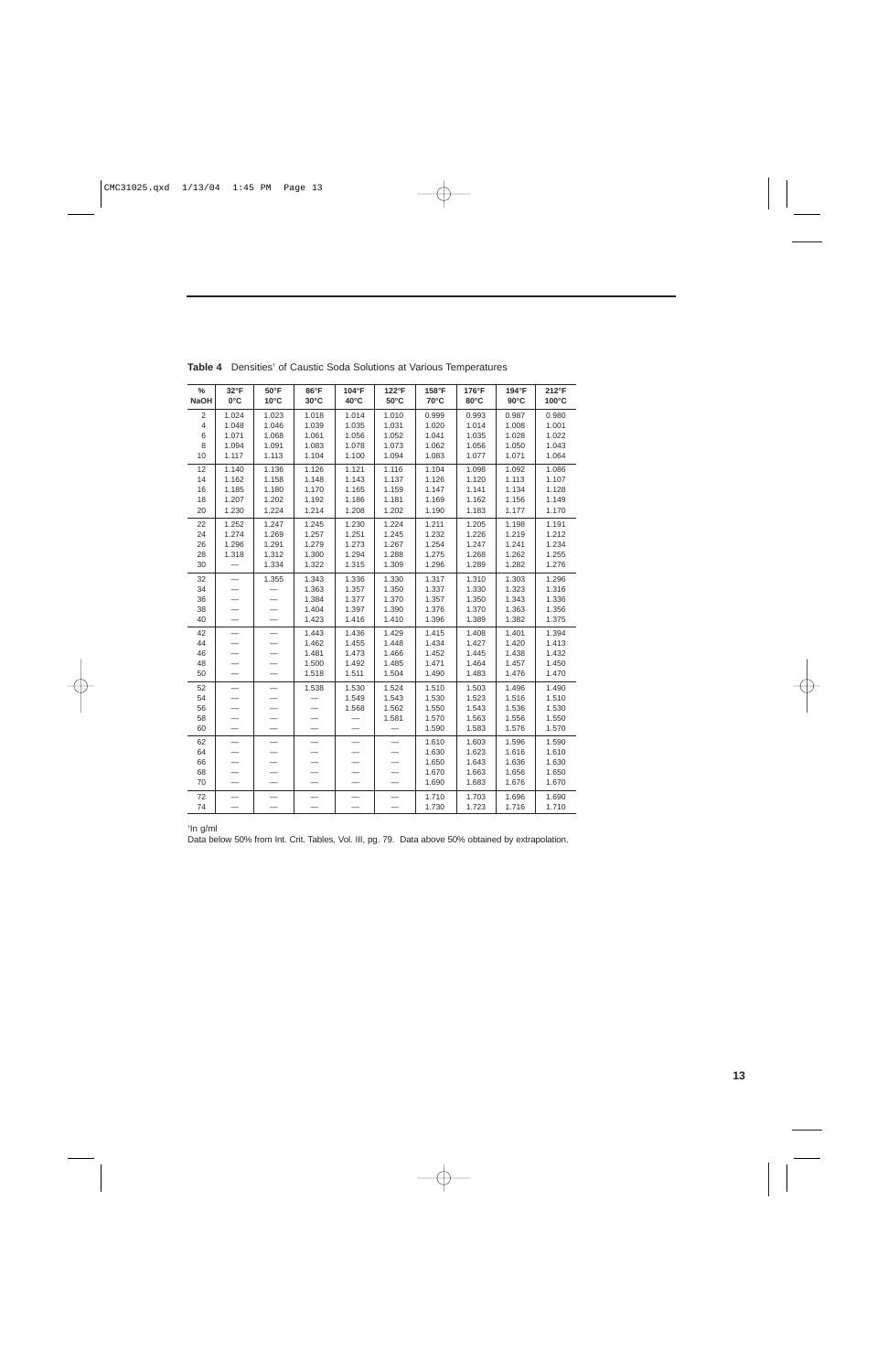

**Figure 4** Dilution Temperatures of Caustic Soda Solutions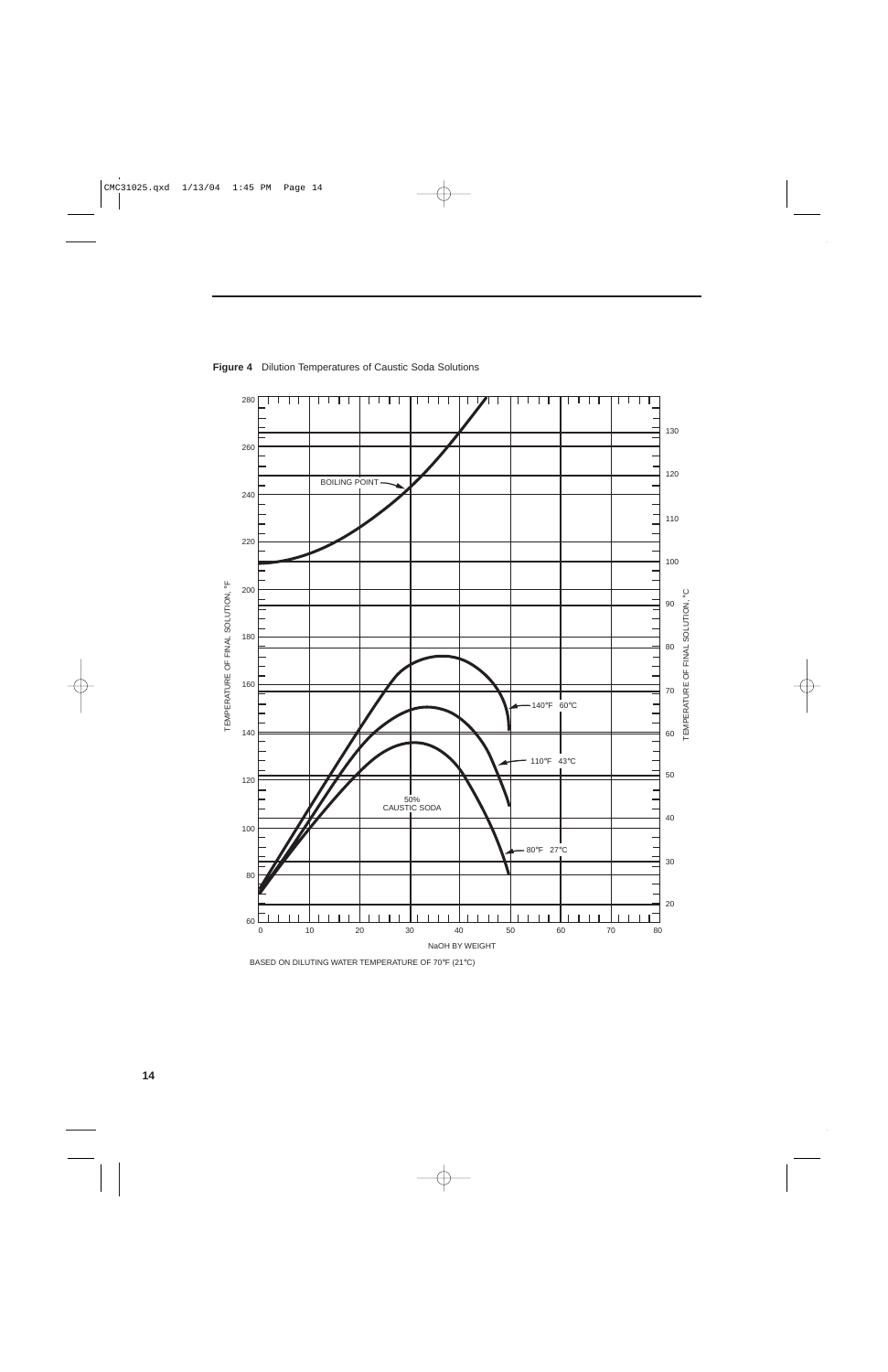

**Figure 5** Viscosities of Caustic Soda Solutions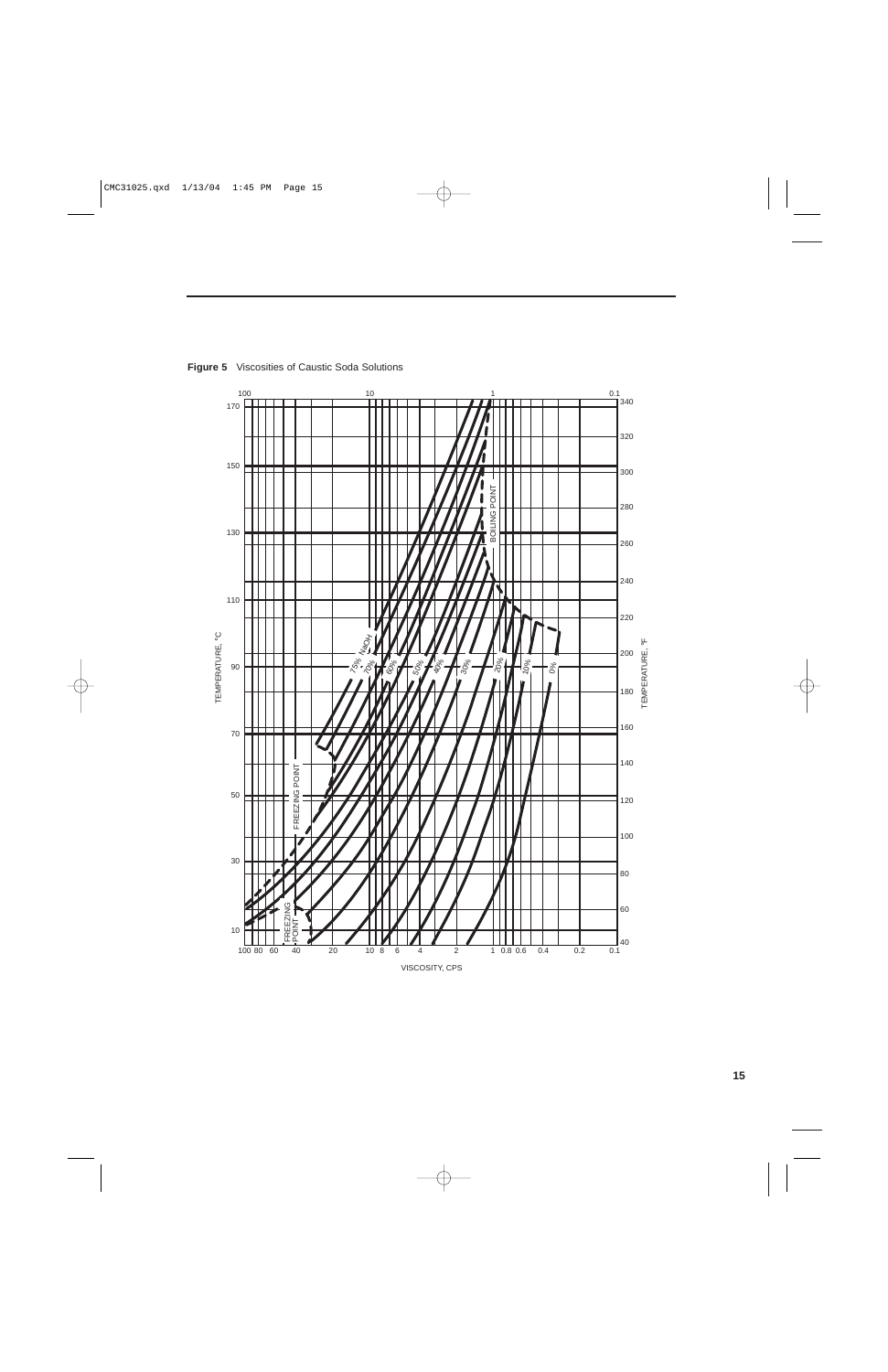## **Data on Physical Properties**



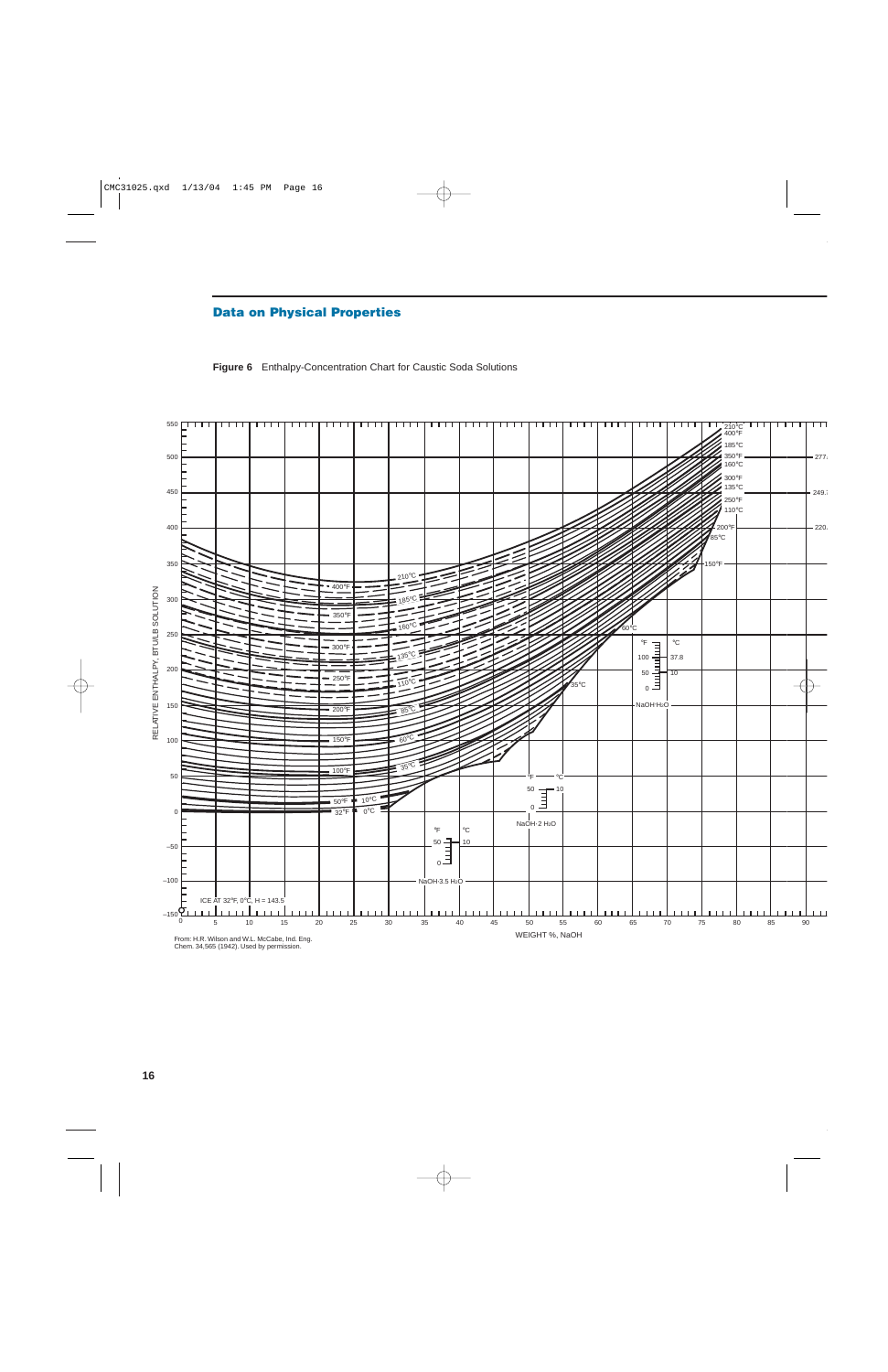

#### **Method of Use: Enthalpy (Relative Heat Content) Chart**

The chart at left may be used for heat of dilution calculations as illustrated in the following example:

A. To determine the amount of heat to be removed or added to change a given concentration of caustic soda solution from one temperature to another.

**Problem:** How many BTUs (calories) must be removed from each pound (gram) of solution to cool a 40% solution from 200 °F (93 °C) to 120 °F (49 °C)?

**Solution:** From the graph, the relative heat content of 40% caustic solution at 200 °F (93 °C) and 120 °F (49 °C) is found to be 177 Btu/lb and 110 Btu/lb, respectively. The amount of heat to be removed is the difference between these values, or 67 Btu/lb (120.7 CAL/GM) of solution.

NOTE: The chart on page 14 is derived from this enthalpy-concentration diagram. It is useful for determining the temperature of caustic soda solutions resulting from the dilution of commercial forms of caustic soda with water at the specified temperatures.

B. To determine the temperature of the final solution resulting from the dilution of a caustic soda solution, assuming no heat loss by radiation.

**Problem:** What is the temperature of the resultant 20% caustic solution obtained by using water at 80 °F (27 °C) to dilute 50% solution at 120 °F (49 °C)?

Solution: From the intersection of the 120°F (49 °C) curve and the 50% caustic line, run a straight edge to the intersection of the 80 °F (27 °C) curve and the 0% line. The temperature of the 20% solution may be read at the point where the straight edge crosses the 20% line. It is found to be approximately 142 °F (62 °C).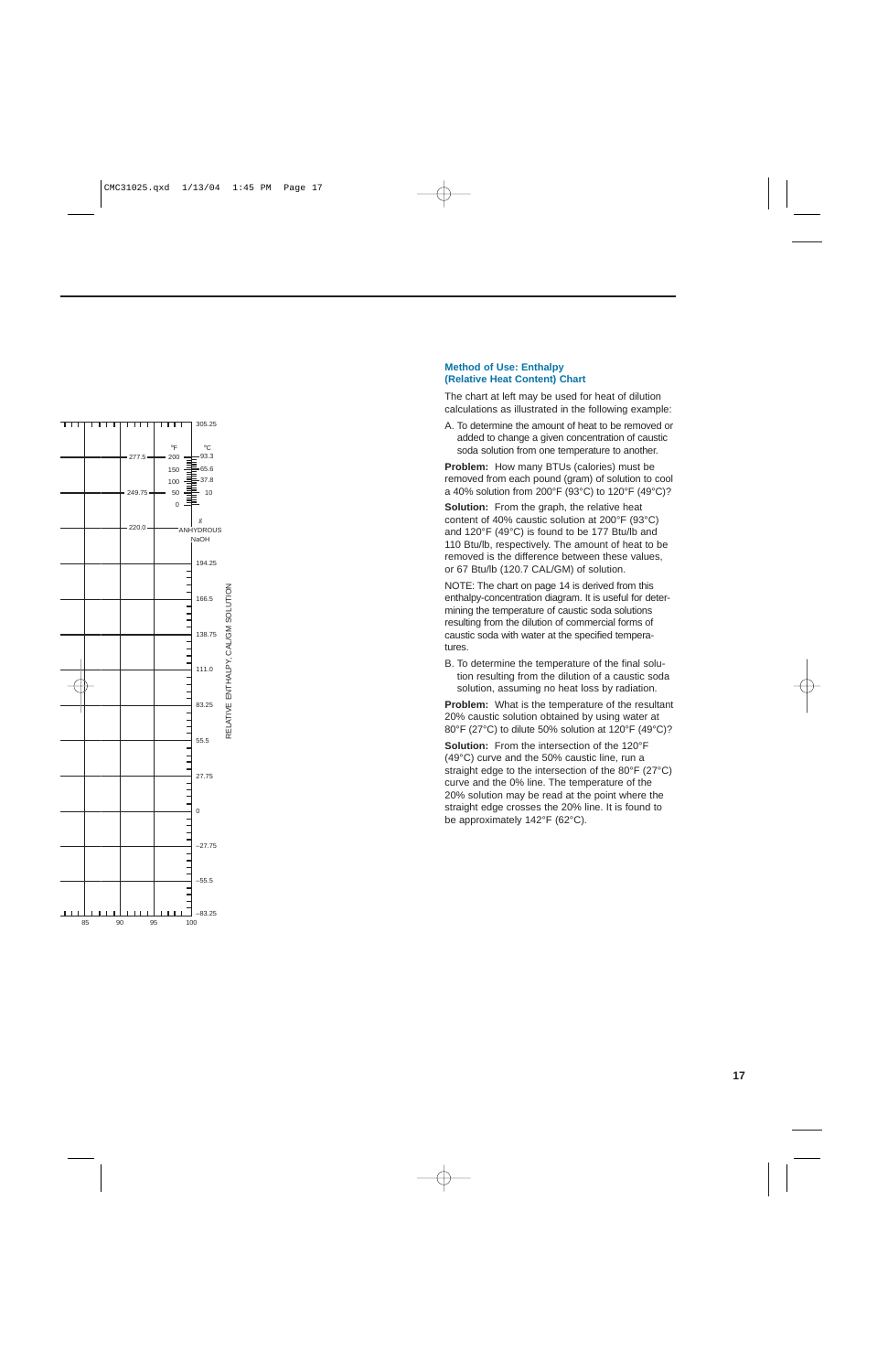

**Figure 7** Caustic Soda Service Graph Metallurgical Requirements: Temperature vs. NaOH Concentration

From: NACE Corrosion Data Survey Fifth Edition, 1971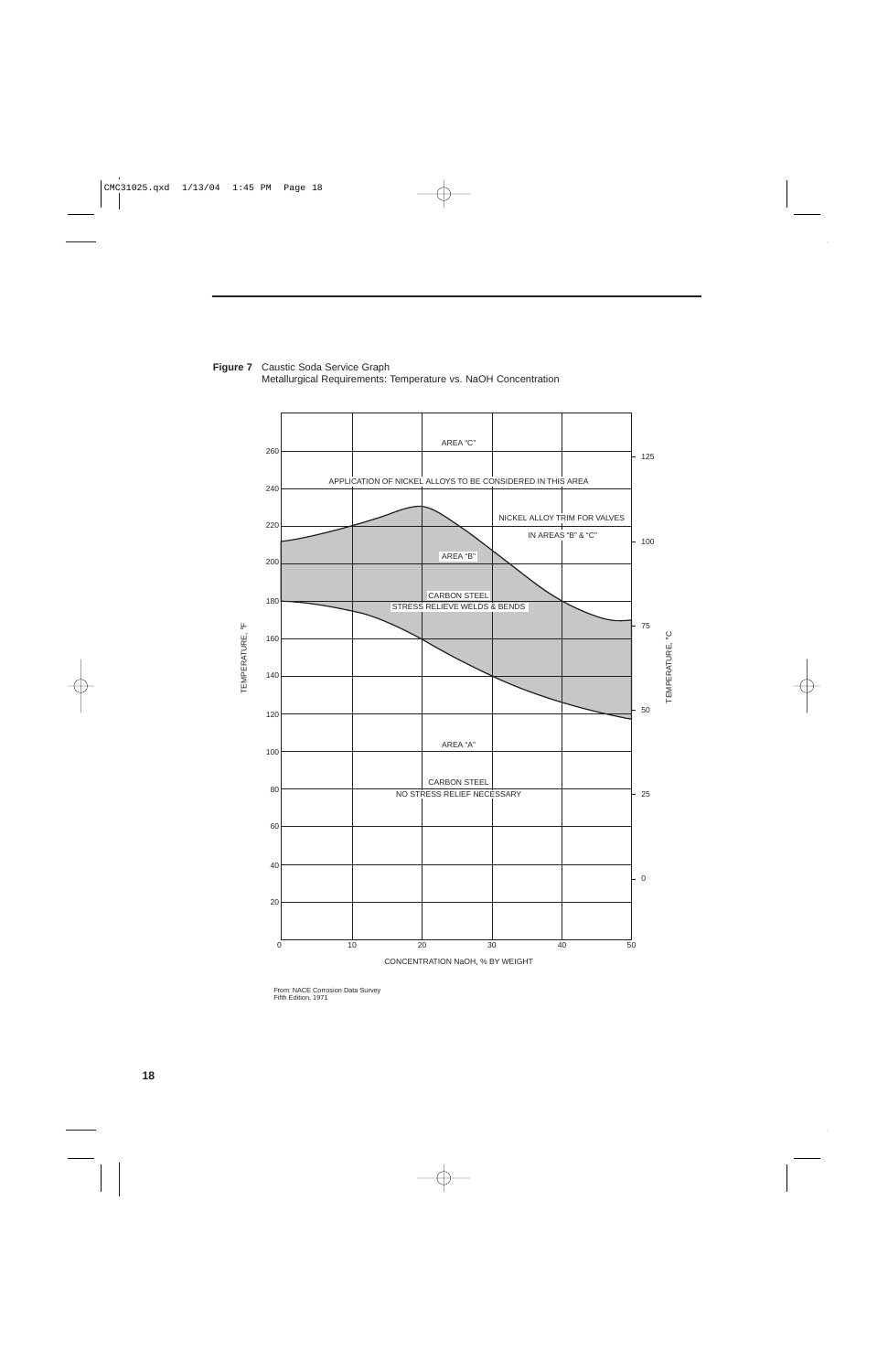#### **Storage and Handling**

Caustic soda users are responsible for building and maintaining a properly designed storage and handling system. A trained design engineer is best equipped to design systems that maximize safety, while at the same time minimizing maintenance on the system. The initial capital cost must be secondary to these primary objectives. In the long term, a properly installed system that meets the objectives of safety and maintenance will usually be the least expensive.

For additional information on storage equipment and piping, review Pamphlet 094 from The Chlorine Institute. See page 3 for details.

The following are some suggestions for consideration, based upon our experience with producing caustic soda.

#### **Design of Storage and Handling Systems**

In designing the storage and handling system, three basic factors must be kept in mind: (1) caustic soda is highly corrosive and can be hazardous to personnel; (2) the viscosity of 50% caustic soda increases rapidly when its temperature falls below 65°F (16°C); and (3) the weight of caustic soda 50% solution is 1.5 times that of an equal volume of water.

Storage tanks should be located to minimize all piping, especially exterior pipes in which the caustic soda can freeze if a malfunction occurs in the heating equipment.

Of equal importance, however, is the need to locate storage and piping in a low-traffic zone to eliminate, as much as possible, potential exposure of workers.

Tank areas and pumps should be marked with warning signs at all entry points stating "Danger! Caustic Soda — Authorized Personnel Only." Governmental regulations may require additional labeling. Governmental regulations may also require diking that can contain the maximum volume of NaOH stored in the tank.

Eyewash fountains and safety showers must be conveniently located and readily accessible to personnel in the unloading area and in other areas where maintenance or processing could expose workers to caustic soda. It is recommended that a horn or other such alarm device be installed at the safety shower so that it can be activated to summon help if use of the safety shower and/or eyewash fountain becomes necessary.

Self-draining and heated safety showers may be required in freezing conditions. Safety showers and eyewash fountains should be tested frequently, and especially before each unloading operation.

The unloading area should be designed to confine and collect drainage from the unloading hose and any leaks or drips from the unloading system valves.

Dow provides a Liquid Caustic Soda Safe Handling and First Aid Wall Chart. This poster covers protective clothing, precautions for unloading and handling, dilution procedures, and first aid recommendations. It is an effective piece to hang in caustic unloading and storage facilities to emphasize appropriate protective equipment. This poster can be ordered through our web site, www.dowcaustic.com.

#### **Storage Tanks**

Mild steel, butt-welded tanks are suitable for normal storage conditions. Welding should be done with appropriate rods such as those containing  $1/2\%$ molybdenum. Annealing to prevent stress corrosion cracking is not required unless temperatures greater than 120°F (49°C) are expected. (See Figure 7.)

If iron pickup from mild steel tanks is a problem, the tanks may be lined with a suitable caustic soda-resistant coating.

Vertical tanks are preferred over horizontal tanks since they take up less space and are easily supported on concrete slabs. Tank bottoms should be set in an asphalt grout for protection from exterior corrosion. All connections at the top of a tank should be grouped in one small area near the edge of the tank to permit servicing from a single location.

Storage tanks should be heated and insulated if sustained ambient temperatures below 65°F (18°C) are expected. The thickness of the insulation will depend upon the energy costs of heating. The insulation must be well-protected with jacketing to keep it dry.

Heating can be accomplished with steam coils or electrical heating tape. For internal tank heating, a nickel bayonet-type heat exchanger is recommended. The heater should be attached to a nickel flange, which can be fitted to a tank nozzle opening close to the bottom of the tank.

The horizontal heater should be supported about eight inches (20cm) above the bottom of the tank and extend across the storage tank to about one foot (30cm) from the opposite side. As the caustic soda solution around the heater is warmed, a thermal agitation pattern will form in the tank, resulting in uniform heating of all caustic soda solution. A maximum of 15 psig (104 kPa) steam is recommended for heating the caustic soda solution.

A temperature controller should be installed to maintain a caustic soda solution temperature of 85°–100°F (29°–38°C). The controller should include a high-temperature alarm and a thermocouple at the same liquid level as the steam coil. This guards against the thermocouple reading a false air temperature, causing the coils to overheat the remaining caustic solution when the tank is nearly empty. Another thermocouple located at eye level is convenient.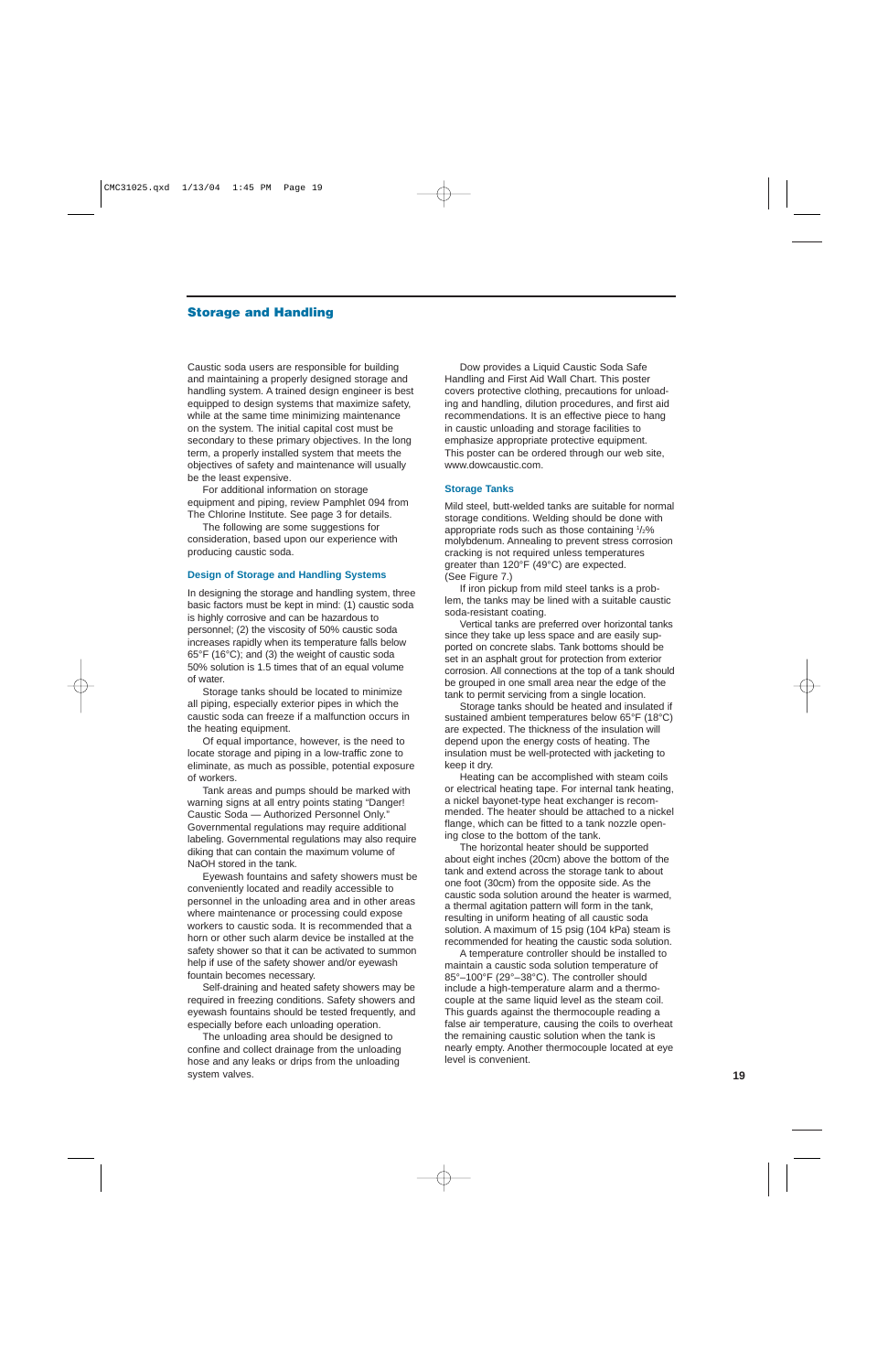If a source of steam is not available, the storage tank can be heated using an electrical horizontal bayonet-type heat exchanger similar to the one described earlier. Also, the temperature of the caustic soda solution can be maintained or increased slowly using electrical heat-tracing tape attached to the outside of the storage tank. If electric heat-tracing tape is the only source of heat, the storage tank should be extremely well-insulated to ensure a minimum heat loss from the caustic soda solution.

Periodic cleaning and inspections (i.e., wall thickness testing) should be part of the storage tank preventive maintenance schedule.

In addition to a solution high-level alarm, the tank should have a liquid-level gauge and a vent. The vent should have a cross-sectional area at least four times that of the fill line (which is normally 2"), extending from the top of the tank to within about 3' of ground level. The vent, which also acts as an overflow, should be visible from the tank truck or tank car loading area so that personnel will see and/or hear caustic discharging from this overflow pipe in case the tank is overfilled.

Valves should never be installed in the vent line. It must be open to the atmosphere at all times. Sight glasses should never be used on 50% caustic soda solution storage tanks or transfer lines due to their potential for breaking or clouding.

#### **Pipe and Fittings**

Seamless carbon steel, butt-welded Schedule 40 pipe is recommended. Lined, flanged pipe has also been used successfully. All piping should be installed aboveground.

All process pipes should be heat traced and insulated if temperatures below 65°F (18°C) are anticipated for even short periods of time. Selfregulating electric heating tape is recommended. Other heating tapes or cables with thermostatic control may also be used. Steam tracing is not normally recommended since the temperature of caustic soda can readily exceed 140°F (60°C) under static conditions, causing eventual stress corrosion cracking (See Figure 7). Insulation and weatherproofing are also required if the piping must be heated.

If maintaining low iron concentration in the caustic soda solution is important, use a flanged steel pipe with a polypropylene lining (such as Moraf brand plastic-lined pipe which is suitable to 175°F [79°C]). Because of the hazardous properties of caustic soda, unsupported plastic pipe should never be used, and fiberglass reinforced plastic pipe should be used cautiously only for specific use conditions.

The entire piping system should be free-draining, if possible, to facilitate maintenance. Otherwise, capped drain valves should be installed at the lowest point in the system.

All piping systems should preferably be color coded and stenciled with "Caustic Soda" at least every ten feet.

#### **Pumps**

While steel or cast iron centrifugal pumps may be used for caustic soda solution, such pumps suffer high maintenance and short service life. For optimum service, Alloy 20 or its equivalent is preferred. All pumps should have a time-delay high pressure/low pressure switch downstream of the pump to prevent continued operation when the pump is dead-headed or running dry.

Whether a pump is equipped with a mechanical seal or packing gland is a matter of preference. However, product contamination by water used to purge mechanical seals can be a problem. Packing glands should not be used if "weeping" of caustic soda from a packing gland will create a safety hazard.

In addition to centrifugal pumps, positive displacement and other types of pumps are used for specific conditions. All major pump manufacturers specializing in chemical pumps have technically trained personnel who can assist in pump selection when pumping conditions can be defined. This is a service that should be fully utilized when the need arises.

#### **Final System Testing**

All new or repaired storage and handling systems should be water-tested under use conditions prior to introducing caustic soda solution into the system. It is much easier and safer to repair a water leak than a caustic leak!

The information contained above is not intended to be all-inclusive as it relates to use, handling, storage, disposal and all other described activities. Recipients must make their own determination of suitability and are responsible for compliance with all applicable federal, state, provincial, municipal laws and/or other regulations. This information is offered solely for your consideration and verification and in no event will The Dow Chemical Company be responsible for damages of any nature whatsoever resulting from the use or reliance upon this information or the product to which the information pertains.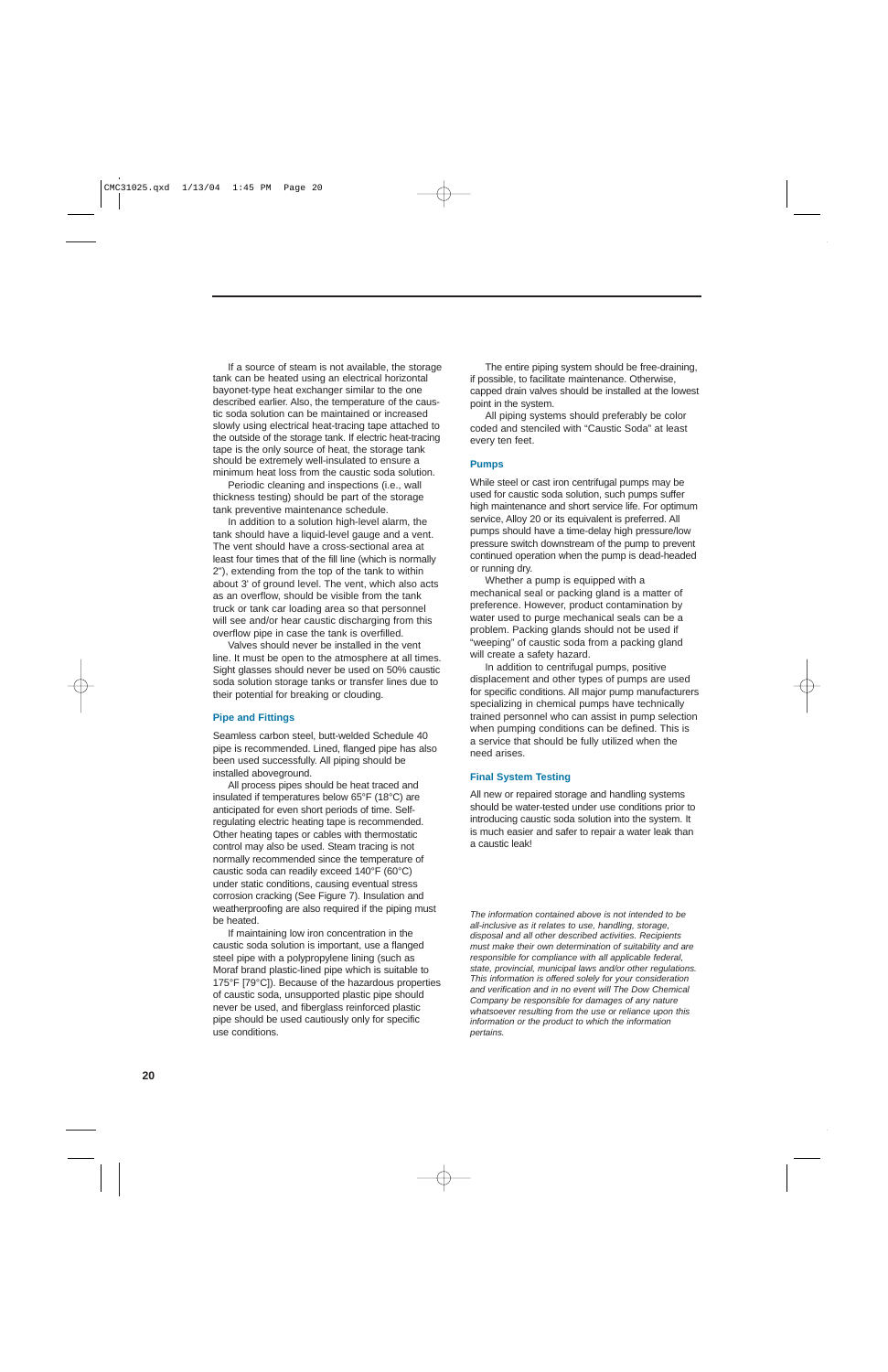## **Railway Tank Car Unloading**

#### **Precautions and Preliminary Procedures**

- **1.** All workers should be suitably clothed and equipped. (See Figure 1 — Protective Clothing and Equipment, page 4.)
- **2.** Only workers who have been properly trained in the required safe handling and first aid procedures should be assigned to caustic soda service.
- **3.** The unloading track should be level.
- **4.** Once the car is spotted, set the handbrake and chock the wheels.
- **5.** Metal caution signs and blue lights should be positioned on the track, preferably near the entering switch, at both ends of the car. These signs must not be removed until the car is unloaded and all fittings disconnected.
- **6.** Unless the car is protected by a switch that is closed and locked, derails should be placed at the open end or ends of the siding not less than one car length from the car.
- **7.** The surrounding area in which tank car unloading and transfer to storage takes place should be roped off and suitable warning signs installed.
- **8.** Partly unloaded tank cars should not be moved if at all possible. If it should become necessary to move a partially unloaded car, close the internal and external outlet valves, drain the connecting lines, and disconnect all piping and hoses. If unloading by pressure, release the pressure on the tank car and lines before disconnecting. The dome cover must be closed and all bolt closures tightened securely before the tank car is moved.
- **9.** Cars should be connected, unloaded, and disconnected in daylight, if at all possible. Adequate lighting should be provided if these operations must be done at night.
- **10.** Before connecting the tank car to the unloading line, workmen should make sure that the storage tank is properly vented and that it will hold the entire contents of the car.
- **11.** Under no circumstances should the customer's employees enter the car.
- **12.** Cars should be unloaded over an appropriately designed spill containment area.
- **13.** Wash off all spillage from the rail car thoroughly with water.

For additional information, review Pamphlet 087 from The Chlorine Institute. See page 3 for details.

#### **Unloading Instructions — General**

All Dow caustic soda tank cars are equipped with an eduction pipe and can be unloaded through the dome connections on top of the car using air pressure, or unloaded through the bottom discharge outlet valve.

Caustic soda solutions are normally unloaded through the bottom outlet valve using either air pressure or a centrifugal pump to transfer the solution to a storage tank.

If gravity flow to the pump inlet is used, the outlet valve in the piping from the transfer pump should be throttled to prevent cavitation on the suction side of the pump.

Unloading through the dome using air pressure is satisfactory for 50% NaOH, provided the total lift from the bottom of the car to the top of the storage tank is not more than 30 feet.

#### **Confirming an Empty 50% Caustic Soda Solution Rail Car**

To assure a 50% Caustic Soda Solution rail car has been completely emptied, it should be visually inspected.

- **1.** Open vent valve to equalize pressure.
- **2.** Open dome cover.
- **3.** Visually confirm the residue caustic soda solution forms a liquid heel of no more than 1 foot wide.

NOTE: If a light is used for inspection, it should be explosion-proof rated due to the possibility that an explosive mixture of hydrogen and oxygen may be present in the car. DC powered lighting is recommended. NOTE: To protect the light from falling into the

car during the inspection, attach a rope or other means of retrieval to the light.

**4.** Prepare the empty tank car for return to Dow (see page 25). If more than a 12-inch wide heel is found, then additional caustic soda solution removal is required.

#### **Top Unloading by Air Pressure**

Figure 9 shows a typical layout for unloading caustic soda through the eduction pipe by air pressure.

Personal protective clothing and equipment must be worn throughout the preparation steps as well as during unloading. Eyewash fountains and safety showers should be checked for satisfactory operation before beginning the unloading operations.

**1.** Be sure the storage tank vent is clear and the tank has enough volume to hold the contents of the car.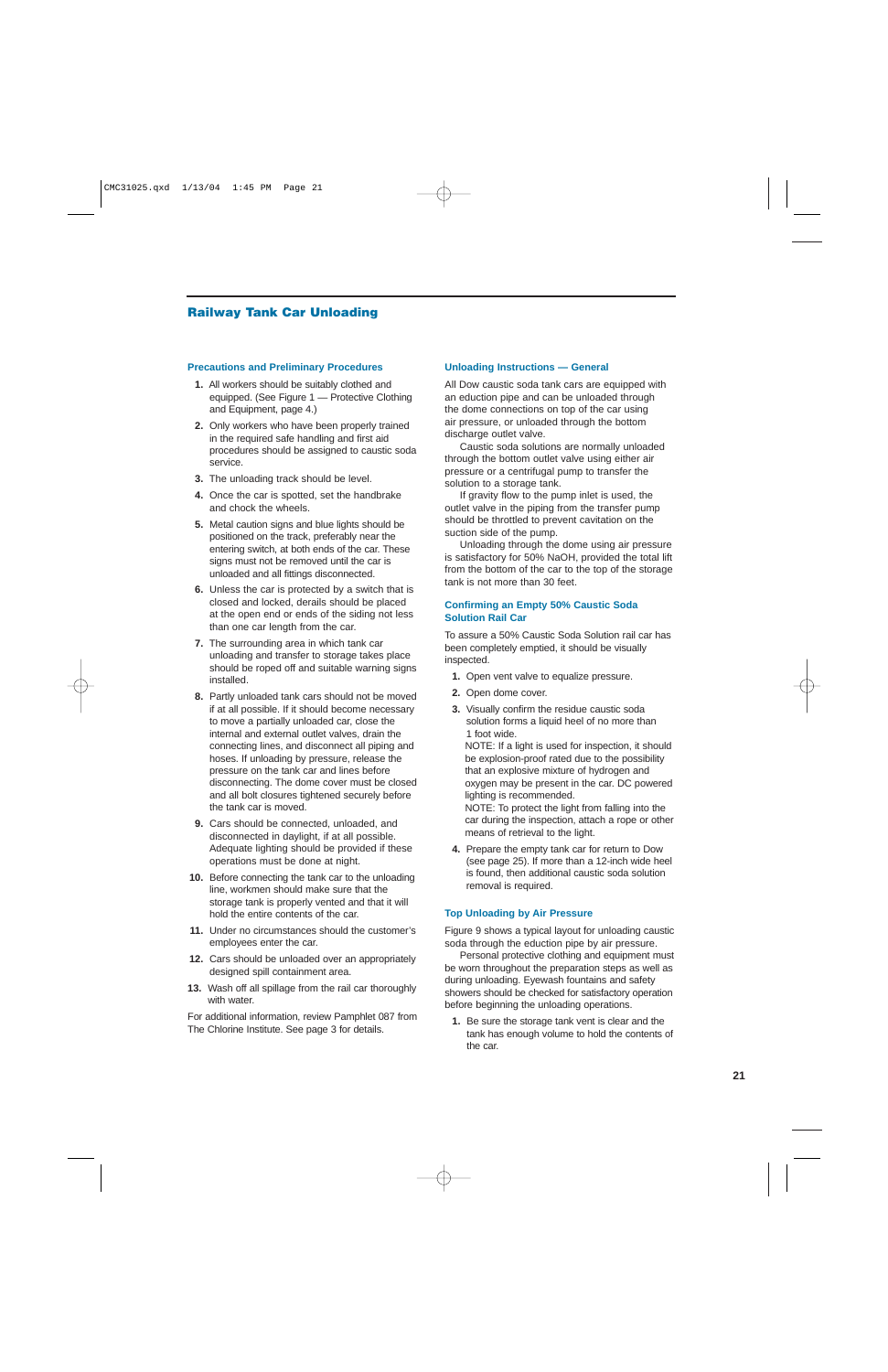- **2.** Remove the protective housing covering the air inlet and eduction pipe valves on the top of the tank car.
- **3.** Slowly and carefully open the valve on the 1" air inlet connection to relieve and equalize the pressure in the car.
- **4.** Open the dome cover only if a retainer sample of 50% NaOH must be taken from the car.
- **5.** If a retainer sample is taken, close the cover, making sure the dome latches are securely fastened before continuing.
- **6.** Connect the unloading line to the discharge pipe valve connection.
- **7.** Connect the air supply line to the air inlet valve located on the top of the tank car. Open the air inlet valve and apply air pressure to the car slowly. Typical air pressure is 30 psi.
- **8.** Cautiously open the eduction pipe outlet valve until there is a suitable flow of caustic soda to the storage tank.
- **9.** Check for leaks.
- **10.** If a leak is found, close the eduction pipe outlet valve, stop the flow of pressurized air to the car, and relieve the air pressure on the car.
- **11.** Eliminate all air or solution leaks by tightening or replacing the leaking piping or fittings.
- **12.** Apply air pressure to the car slowly and open the eduction pipe outlet valve until there is a suitable flow of caustic soda to the storage tank.
- **13.** Make air pressure adjustments, if needed, until the tank car is empty. NOTE: A drop in pressure, or the sound of rushing air, indicates that the car is empty.
- **14.** When the unloading line is completely drained, shut off the air supply line and allow the system to stand for a few minutes to relieve all internal pressure in the car. Let the discharge pipe drain.
- **15.** Close the air inlet valve, de-pressure the air inlet line, then disconnect the air supply line fittings from the air inlet on the dome.
- **16.** Close the eduction pipe outlet valve.
- **17.** Visually inspect the car to confirm it is empty. See "Confirming an Empty 50% Caustic Soda Solution Rail Car" on page 21.
- **18.** Clear and disconnect loading hose.
- **19.** Clean out the unloading hose with steam or water inside the containment area.
- **20.** Prepare the car for return to Dow. See page 25 for details.

**Figure 8** Layout for Top Unloading Caustic Soda by Air Pressure

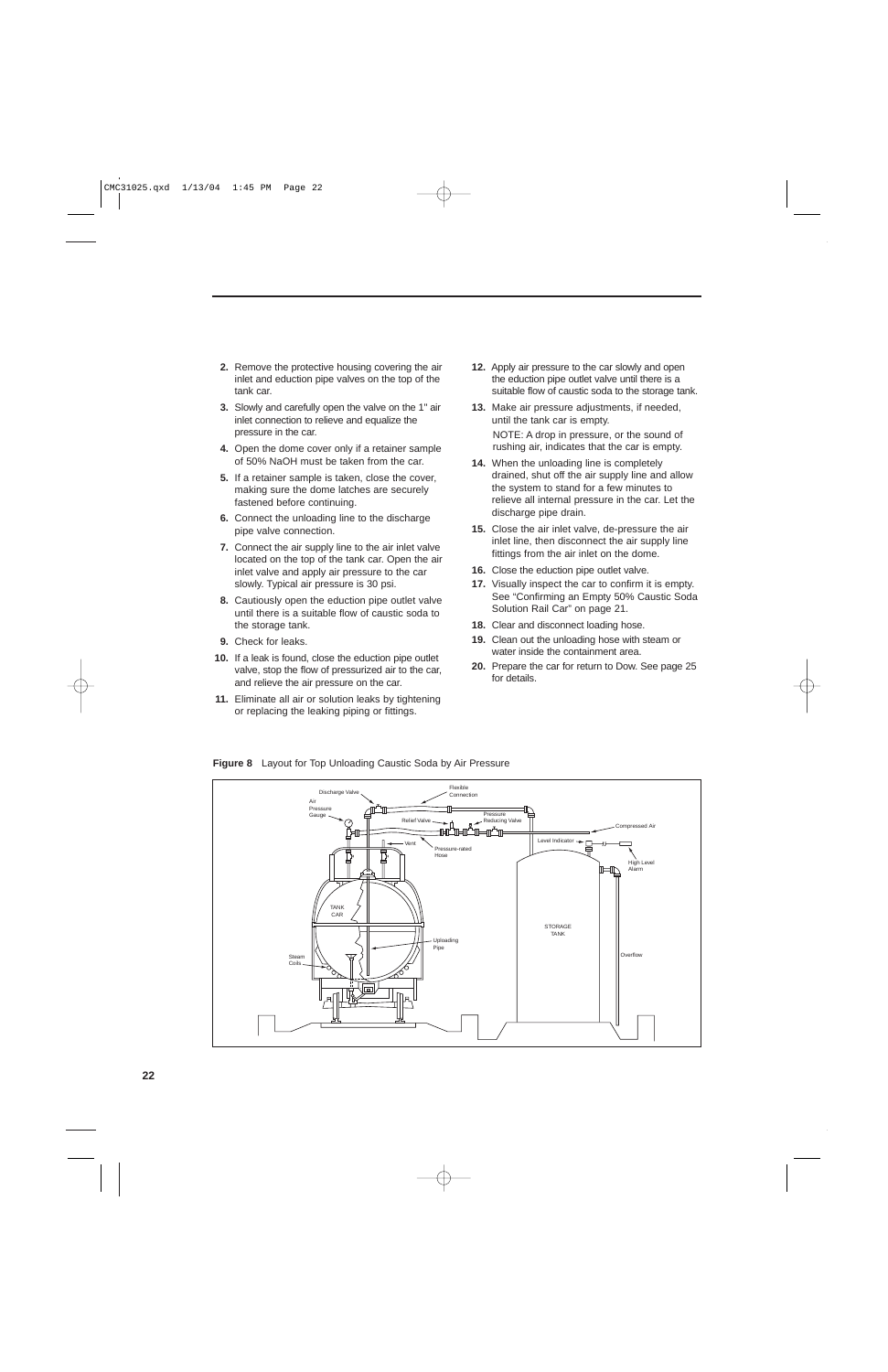#### **Unloading through Bottom Outlet Valve by Pump**

Unloading by this procedure is recommended for 50% caustic soda solutions. Refer to Figure 9 for typical layout for unloading caustic soda solution by pump.

Personal protective clothing and equipment must be worn throughout the preparation steps, as well as during unloading. Eyewash fountains and safety showers should be checked for satisfactory operation before beginning the unloading operations.

- **1.** Be sure the storage tank vent is clear and the tank has enough volume to hold the contents of the car.
- **2.** Slowly and carefully open the valve on the 1" air inlet connection to relieve and equalize the pressure in the car.
- **3.** Open the manway cover and assure that the valve remains slightly open during the unloading operation.
- **4.** If necessary, heat the external bottom outlet valve and the 50% caustic solution thoroughly by connecting a steam line to the steam jacket on the bottom discharge fitting.
- **5.** Cautiously remove the plug from the external bottom outlet valve. It may be necessary to use a second backup wrench to prevent the external bottom outlet valve from turning while removing the plug from the valve.
- **6.** Attach the unloading line to the external bottom outlet valve.
- **7.** Open the external bottom outlet valve.
- **8.** Open the internal bottom outlet valve by turning the valve rod handle on the top of the tank car† and allow the 50% caustic soda to flow to the pump.
- **9.** Check for leaks.
- **10.** Shutdown as needed to correct leaks before proceeding to the next step.
- **11.** Start the pump.
- **12.** Recheck for leaks. Shutdown as needed to correct leaks during the offloading process.
- **13.** When the tank car is empty, stop the pump and close the external bottom outlet valve and then the internal bottom outlet valve.
- **14.** Visually inspect the car to confirm it is empty. See "Confirming an Empty 50% Caustic Soda Solution Rail Car" on page 21.
- **15.** Clear and disconnect loading hose.
- **16.** Clean out the unloading hose with steam or water inside the containment area.
- **17.** Prepare the car for return to Dow. See page 25 for details.

#### **Unloading through the Bottom by Air Pressure**

Personal protective clothing and equipment must be worn throughout the preparation steps, as well as during unloading. Eyewash fountains and safety showers should be checked for satisfactory operation before beginning the unloading operations.

- **1.** Be sure the storage tank vent is clear and the tank has enough volume to hold the contents of the car.
- **2.** If necessary, heat the external bottom outlet valve and the 50% caustic solution thoroughly by connecting a steam line to the steam jacket on the bottom discharge fitting.
- **3.** Remove the protective housing covering the air inlet and eduction pipe valves on the top of the tank car.
- **4.** Slowly and carefully open the valve on the 1" air inlet connection to relieve and equalize the pressure in the car.
- **5.** Open the dome cover only if a retainer sample of 50% NaOH must be taken from the car.
- **6.** If a retainer sample is taken, close the cover, making sure the dome latches are securely fastened before continuing.
- **7.** Cautiously remove the plug from the external bottom outlet valve. It may be necessary to use a second backup wrench to prevent the external bottom outlet valve from turning while removing the plug from the valve.
- **8.** Attach the unloading line to the external bottom outlet valve.
- **9.** Open the external bottom outlet valve.
- **10.** Recheck to be sure the manway cover is fastened securely.
- **11.** Connect the air supply line to the air inlet valve located on the top of the tank car. Open the air inlet valve and apply air pressure to the car slowly. Typical air pressure is 30 psi.
- **12.** Open the internal bottom outlet valve by turning the valve rod handle on the top of the tank car† and allow the 50% caustic soda to flow.
- **13.** Check for leaks.
- **14**. If a leak is found, close the internal and external bottom outlet valves, stop the flow of pressurized air to the car, and relieve the air pressure on the car.
- **15.** Correct all air or caustic soda solution leaks by tightening or replacing the leaking piping or fittings.

† If the outlet valve handle does not turn with moderate pressure, it indicates that some frozen caustic soda remains in the bottom of the car and further steam is necessary. DO NOT ATTEMPT TO FORCE THE HANDLE.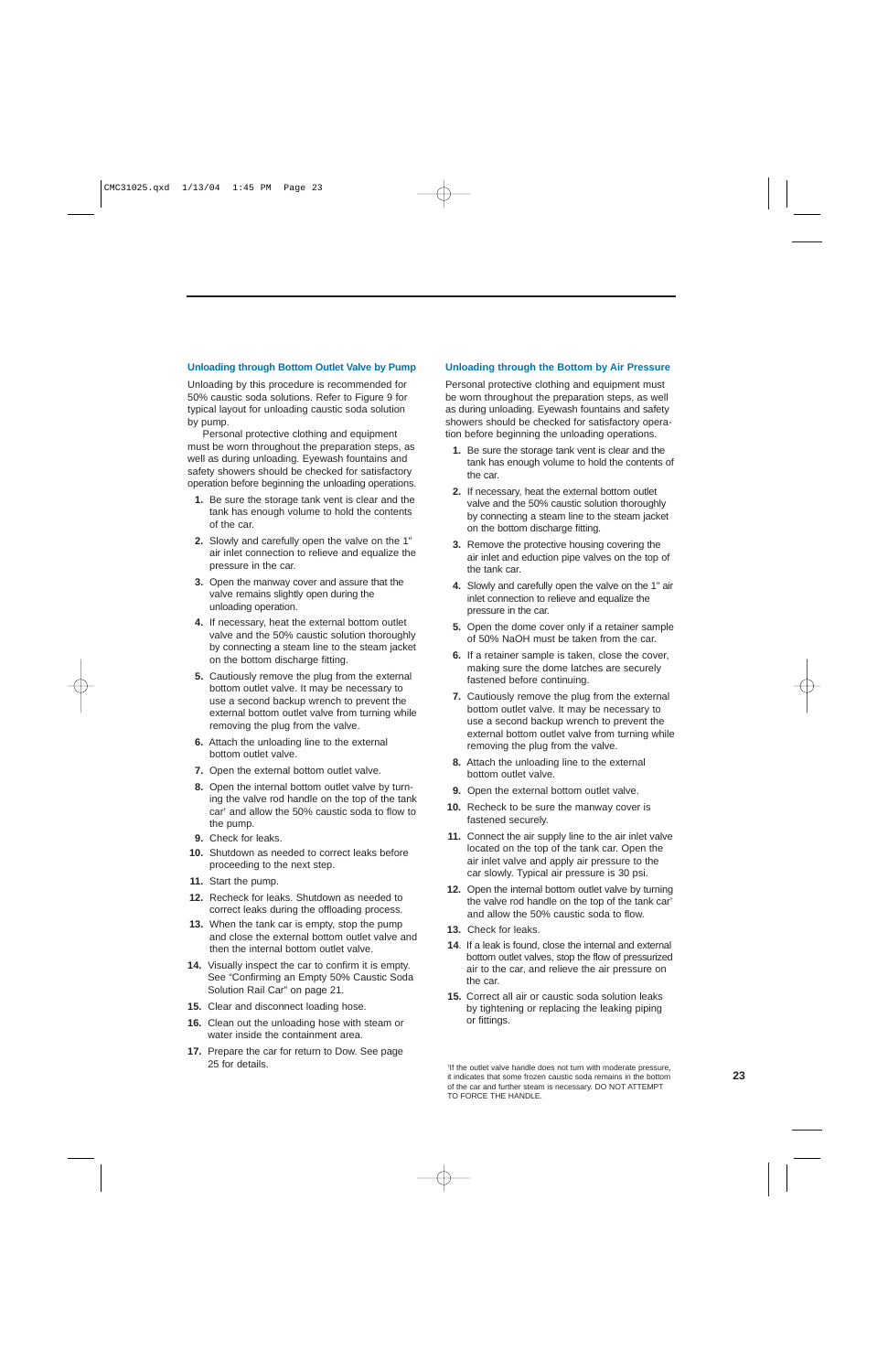- **16.** Apply air pressure to the car slowly. Open the external bottom outlet valve and then the internal bottom outlet valve until there is a suitable flow of caustic soda solution to the storage tank.
- **17.** Make air pressure adjustment, if needed, until the tank car is empty.

NOTE: A drop in pressure, or the sound of rushing air indicates that the car is empty.

- **18.** When the unloading line is completely drained, shut off the air supply line and allow the system to stand for a few minutes to relieve all internal pressure in the car. Let the discharge pipe drain.
- **19.** Close the air inlet valve, de-pressure the air inlet line, then disconnect the air supply line fittings from the air inlet on the dome.
- **20.** Close the internal bottom outlet valve and the external bottom outlet valve.
- **21.** Visually inspect the car to confirm it is empty. See "Confirming an Empty 50% Caustic Soda Solution Rail Car" on page 21.
- **22.** Clear and disconnect loading hose.
- **23.** Clean out the unloading hose with steam or water inside the containment area.
- **24.** Prepare the car for return to Dow. See page 25 for details.

Vent Level Indicato High Alarm TANK CAR STORAGE Internal Outlet TANK Vent  $\angle$  || Stean Coils Steam **Overflow** Jacket **STATE\_THIC** ട) Ŧ. Pump 1" Drain Note: Car's Equipment To This Point Includes External Flexible Connection Outlet Valve

**Figure 9** Layout for Bottom Unloading 50% Caustic Soda Solution by Pump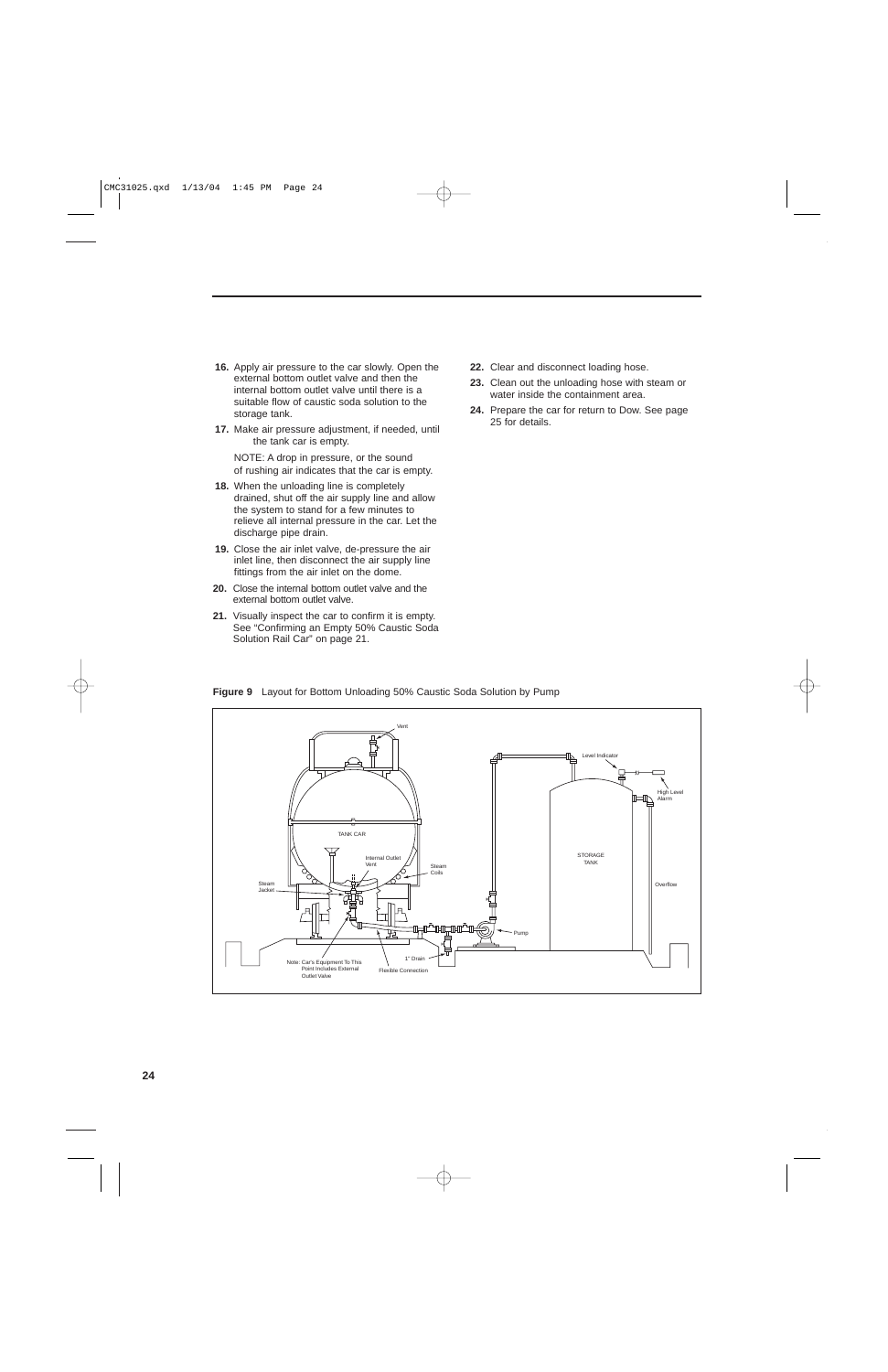#### **Tank Truck Unloading**

#### **Preparing the Empty Tank Car for Return to Dow**

Once the tank car has been unloaded, it should be promptly returned. Dow's routing directions should always be followed. If routing directions have not been released, call your Dow representative for specific instructions.

The following procedures should be carefully followed in preparing the empty tank car for return:

- **1.** Disconnect the steam lines and blow out the heating coils with compressed air.
- **2.** After removing all connections, replace the closures on all tank openings. Fasten dome cover securely.
- **3.** While inside a containment area, wash the unloading lines or hoses and any minor spills on or around the tank car with water.
- **4.** In Canada, under the current Transport Canada, Transport of Dangerous Goods (TDG) regulations, where a residue placard is required for DOMESTIC SHIPMENTS of regulated products by rail, the RESIDUE placard must be displayed on the tank car for the dangerous goods last contained therein.

This requirement will continue to be in effect until the TDG "Clear Language" regulations become effective August 15, 2002. After August 15, 2002, the requirement to display the residue placard will be discontinued.

Procedures for unloading tank trucks are similar to those for unloading tank cars except that pressures and fitting locations may vary from truck to truck. The unloading operator should verify the location of all fittings before unloading. The driver of the truck should be familiar with these locations. We suggest you discuss with the driver the specifics of his vehicle before beginning unloading operations.

The driver of the caustic soda tank truck is usually responsible for his own unloading, requiring only a 2" male connector on the customer's permanent unloading system. Remember: It is your responsibility to sign off that the driver has attached the unloading hose to the proper tank and that the tank has adequate empty space to hold entire contents of the truck.

The tank truck unloading operator should wear the same protective equipment and obey the safety precautions as outlined on pages 4–5 of this Handbook. Close-fitting chemical worker's safety goggles and chemical resistant gloves, as a minimum, must always be worn while handling caustic soda solution. In addition to the minimum personal protective equipment, a chemical protective suit (jacket and pants), hard hat with full face shield (in addition to chemical worker's goggles), and chemical resistant boots are required while connecting and disconnecting hoses and during the start-up of the transfer process.

A safety shower and eyewash fountain must be provided. These should always be tested prior to hookup and before unloading commences.

It is common practice to unload by air, which is normally provided by the customer, but which also may be provided by the trucker (Figure 10). For discharge elevations above 30', it is recommended the caustic soda be unloaded by using a pump provided by the customer, or by the trucker if he is notified in advance (Figure 11).

Once the unloading is completed, water must be available so that the trucker can wash out and dilute any caustic soda remaining in his unloading hose, as well as minor spills. Collection facilities should be provided to handle spills and wash out streams.

Remember: During cold weather operations, tank trucks have no heating coils. When the contents of the truck cool down, the viscosity of 50% NaOH increases rapidly. At higher viscosities, the unloading pump discharge pressure may not be high enough to overcome the elevation head required to pump into the storage tank.

For additional information, review Pamphlet 088 from The Chlorine Institute. See page 3 for details.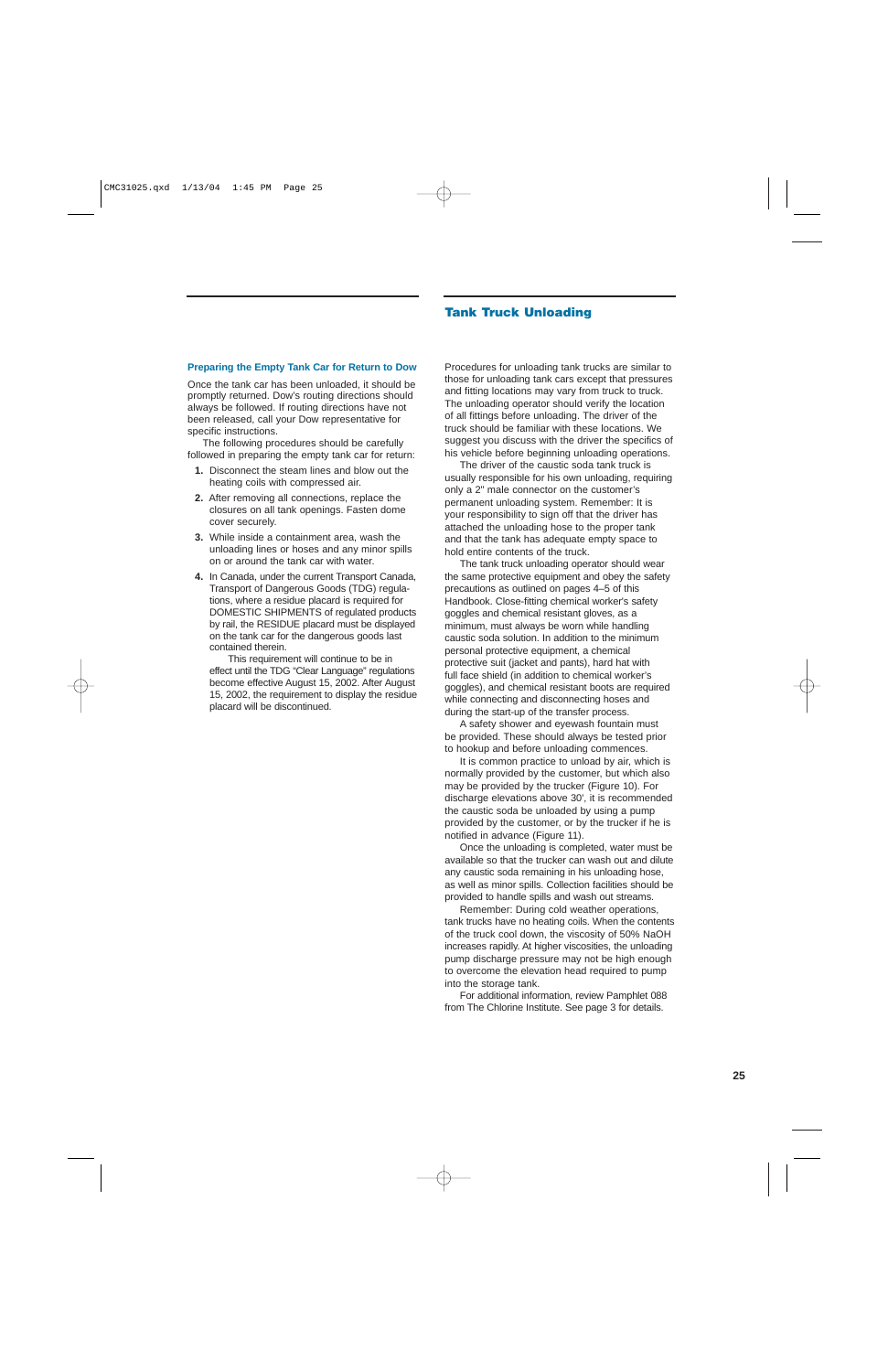

**Figure 10** Tank Truck Top Unloading Caustic Soda by Air Pressure

**Figure 11** Tank Truck Bottom Unloading Caustic Soda by Pump

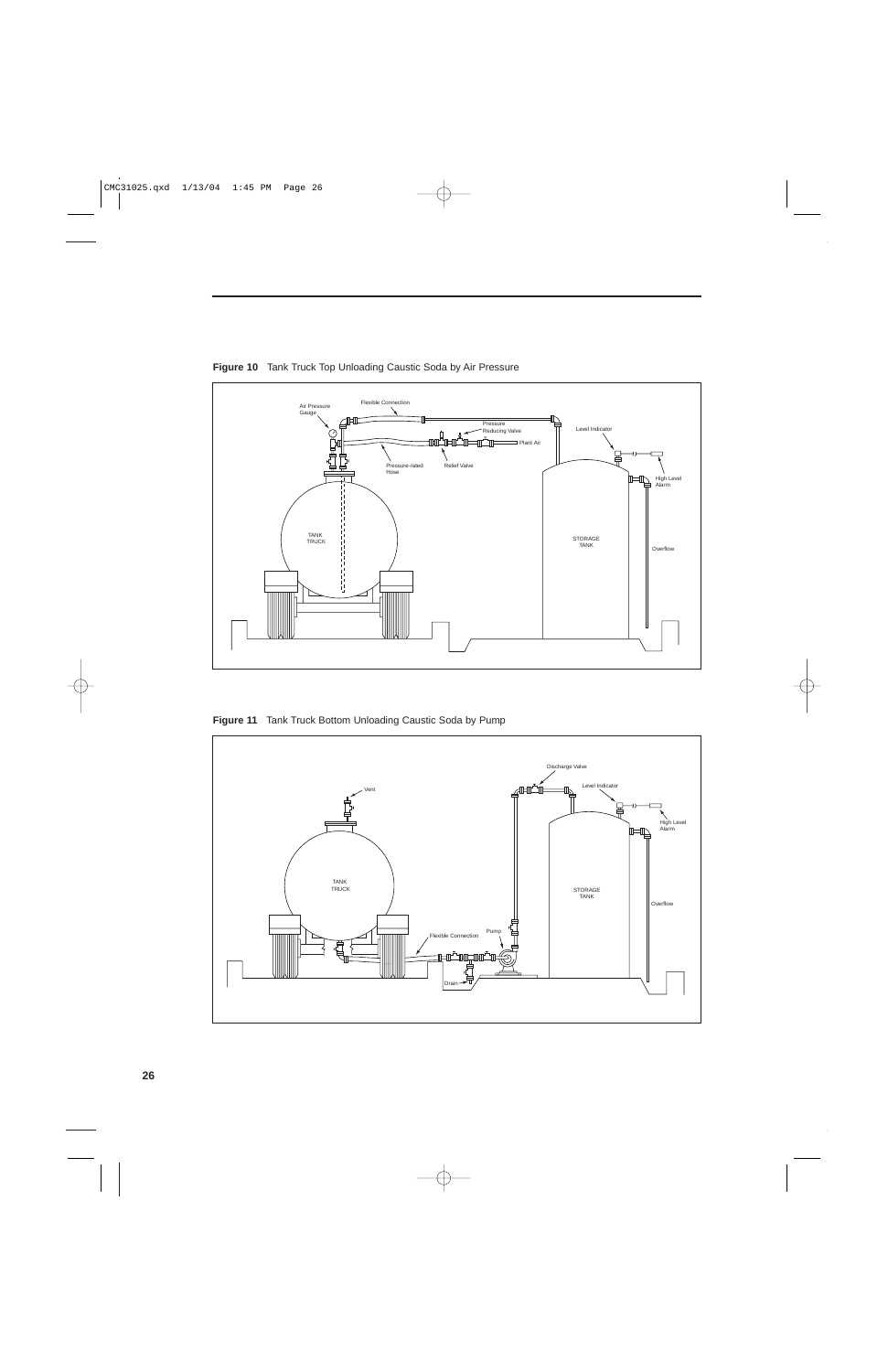## **Railway Tank Car Steaming**

Tank cars in Dow caustic soda service are insulated to help prevent freezing. However, since commercial solutions do freeze at fairly high temperatures [50% solution begins to freeze at about 60°F (15°C)] transit delays during cold weather may cause some freezing. Therefore, it is always a good idea to check the solution temperature before unloading.

If the temperature of a shipment of 50% solution is above 85°F (29°C), it can generally be unloaded without steaming. If the temperature is below 65°F (18°C), steaming is almost always necessary. Between 65°F (18°C) and 85°F (29°C), it is often a good idea to heat the car to reduce the viscosity of the solution for easier and faster unloading.

#### **Key Points for Thawing Caustic in Tank Cars**

Many times it is not necessary to heat the entire tank car because it is not the contents of the car that restricts the unloading, but caustic which has frozen around the outlet valve. As a first step to steaming a caustic car, it is only necessary to steam the area around the outlet valve with a steam lance. If after this is completed the caustic still is not able to be pumped, it may mean heating the contents of the car. All cars used to ship Dow's caustic contain steam coils which enable customers to safely and easily heat the contents of the car. Using the guidelines below, this operation can be completed safely and effectively.

- As with any unloading operation for caustic soda solution, proper safety equipment should be worn. This includes close-fitting chemical worker's safety goggles, chemical resistant gloves, and a hard hat as minimum protection. (See page 4 for more information.)
- To avoid pressure building up in the car, the car must be vented. This can be done by opening the manway cover or the vent valve on the top of the car.
- Steam supply must be regulated down to 15 psig to prevent damage to car liner.
- A steam trap should be installed on the outlet steam coil to maximize heating efficiencies.
- Continued heating after the caustic soda is liquefied will waste steam and may damage the special lining on the inside of the car. The temperature of 50% NaOH solution should never exceed 150°F (66°C) in lined cars.

**Never apply heat by blowing steam directly into a lined car without the express permission of Dow. Lined cars must not be used as mixing tanks.**

Once the caustic soda is completely thawed, the car is ready for sampling and unloading. Shut off and disconnect steam lines to coil before starting the unloading procedure.

**CAUTION: Continued steaming of the coils after the solution falls below the heating coil surface will destroy the lining in the tank car. In extremely cold weather, continue steaming the external bottom outlet leg until caustic flow to storage has begun.**

In cold weather, it is usually necessary to preheat the unloading lines to prevent the lines from plugging. This can be done with a maximum of 15 psi (103 kpa) steam tracing or by electrical heat tracing. Either way, the unloading line should be well insulated.

All horizontal portions of the unloading line leading to the top of the storage tank should be free-draining toward the tank. This will assure that this portion of the unloading line is empty except when unloading.

### **Summary**

Caustic soda solution is a highly corrosive material. It is also an important raw material in the manufacture of a wide variety of valuable products.

This manual provides a number of warnings regarding the possible consequences of improper handling and storage of caustic soda solution. It also provides recommendations for proper procedures and practices.

Through Dow's Responsible Care efforts, customers can receive a variety of materials, from MSD sheets to a safe handling video presentation, that augment and reinforce the safe handling information provided in this manual. These materials combined represent an excellent starting point for customers to develop their own caustic soda stewardship programs . . . to put into place the procedures for handling, using, storing, and disposing of caustic soda safely and responsibly.

For more information on the safe handling of DOW caustic soda, visit our web site www.dowcaustic.com, contact your Dow sales representative, or call the number for your area listed on the back of this brochure.